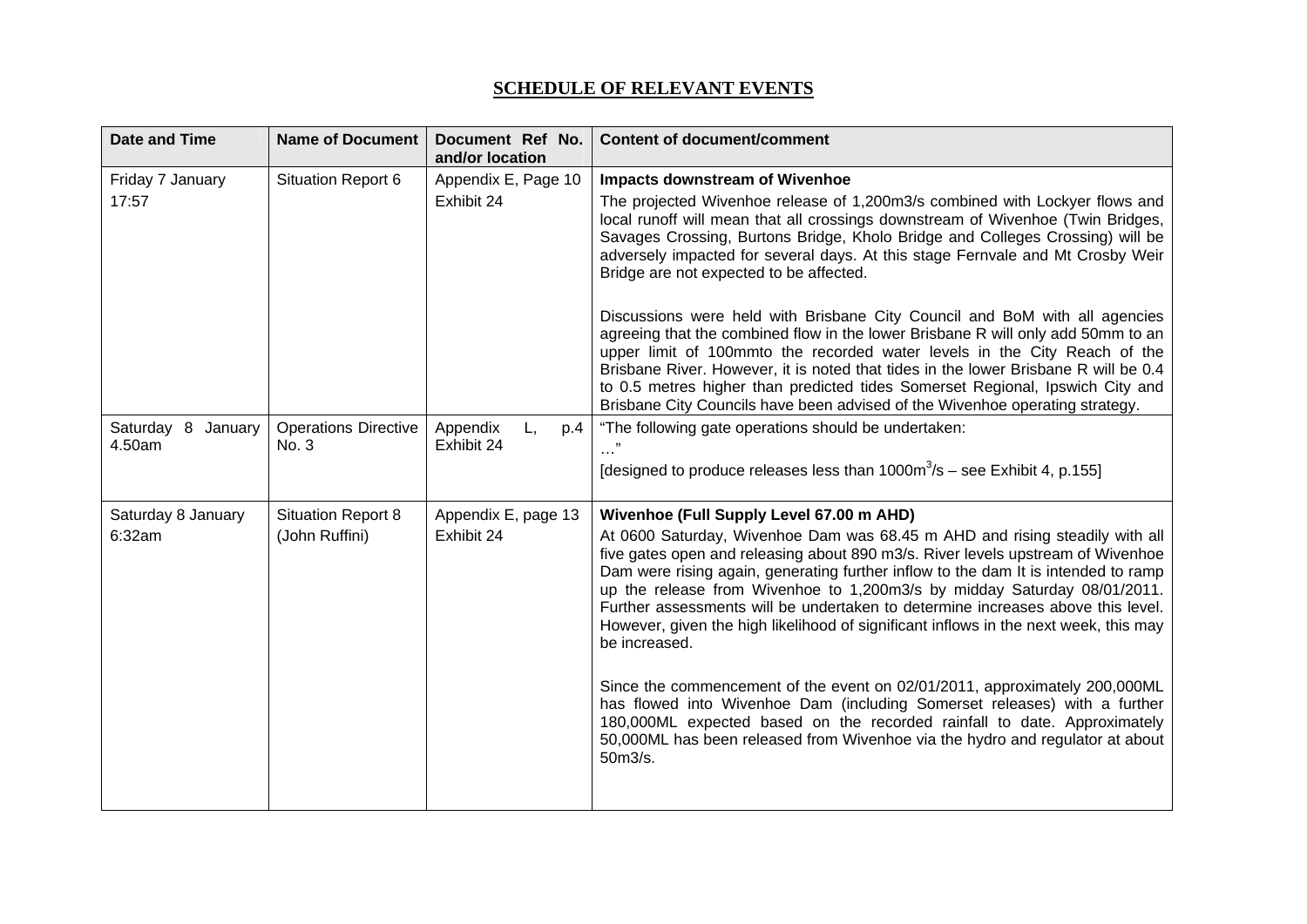| <b>Date and Time</b>               | <b>Name of Document</b>                            | Document Ref No.<br>and/or location                                | <b>Content of document/comment</b>                                                                                                                                                                                                                                                                                                                                                                                                                                |
|------------------------------------|----------------------------------------------------|--------------------------------------------------------------------|-------------------------------------------------------------------------------------------------------------------------------------------------------------------------------------------------------------------------------------------------------------------------------------------------------------------------------------------------------------------------------------------------------------------------------------------------------------------|
|                                    |                                                    |                                                                    | <b>Impacts downstream of Wivenhoe</b>                                                                                                                                                                                                                                                                                                                                                                                                                             |
|                                    |                                                    |                                                                    | The projected Wivenhoe release of 1,200m3/s combined with Lockyer flows and<br>local runoff will mean that all crossings downstream of Wivenhoe (Twin Bridges,<br>Savages Crossing, Burtons Bridge, Kholo Bridge and Colleges Crossing) will be<br>adversely impacted for several days. At this stage Fernvale and Mt Crosby Weir<br>Bridge are not expected to be affected but they could potentially be affected if the<br>predicted rainfall totals eventuate. |
|                                    |                                                    |                                                                    | The current available assessments indicate that the combined flow in the lower<br>Brisbane R would only add 50mm to an upper limit of 100mm to the recorded<br>water levels in the City Reach of the Brisbane Rive. However, it is noted that tides<br>in the lower Brisbane R will be 0.4 to 0.5 metres higher than predicted tides                                                                                                                              |
| Saturday 8 January<br>7.00am (TSR) | <b>Technical Situation</b><br>Report W31           | RD5-144<br>Annexure<br>to statement of Rob<br>Drury<br>Exhibit 430 | The projected Wivenhoe release of 1,200m3/s combined with Lockyer flows and<br>local runoff will mean that all crossings downstream of Wivenhoe (Twin Bridges,<br>Savages Crossing, Burtons Bridge, Kholo Bridge and Colleges Crossing) will be<br>adversely impacted for several days. At this stage Fernvale and Mt Crosby Weir<br>Bridge are not expected to be affected but they could potentially be affected if the<br>predicted rainfall totals eventuate. |
| Saturday 8 January<br>7.11am       |                                                    | Exhibit 24, p.153                                                  | First time that Wivenhoe reaches 68.5m AHD: trigger for engaging W2/W3<br>strategy.                                                                                                                                                                                                                                                                                                                                                                               |
| Saturday 8 January<br>8:15am       | <b>Operations Directive</b><br>No. 4 (Robert Ayre) | Appendix L, p.5<br>Exhibit 24                                      | The following gate operations should be undertaken commencing at 09:00<br>07/01/2011<br>It is noted that the hydro will continuing releasing $13 \text{ m3/s}$ . At the completion of<br>these gate operations the dam will be releasing 1,247 m3/s.                                                                                                                                                                                                              |
| Saturday 8 January                 | Email<br>from<br>Dan                               | Annexure RD5-142                                                   | For Wivenhoe Dam:                                                                                                                                                                                                                                                                                                                                                                                                                                                 |
| 9:00am                             | Spiller                                            | to the statement of<br>Rob Drury                                   | • All five gates are now open with the release rate planned to increase to 1200<br>cubic metres per second by midday today. This release rate is less than peak<br>release from October 2010.                                                                                                                                                                                                                                                                     |
|                                    |                                                    | Exhibit 430                                                        | • The release strategy will continue to be reviewed based on actual rainfall. With<br>Significant inflows, it may need to be increased.                                                                                                                                                                                                                                                                                                                           |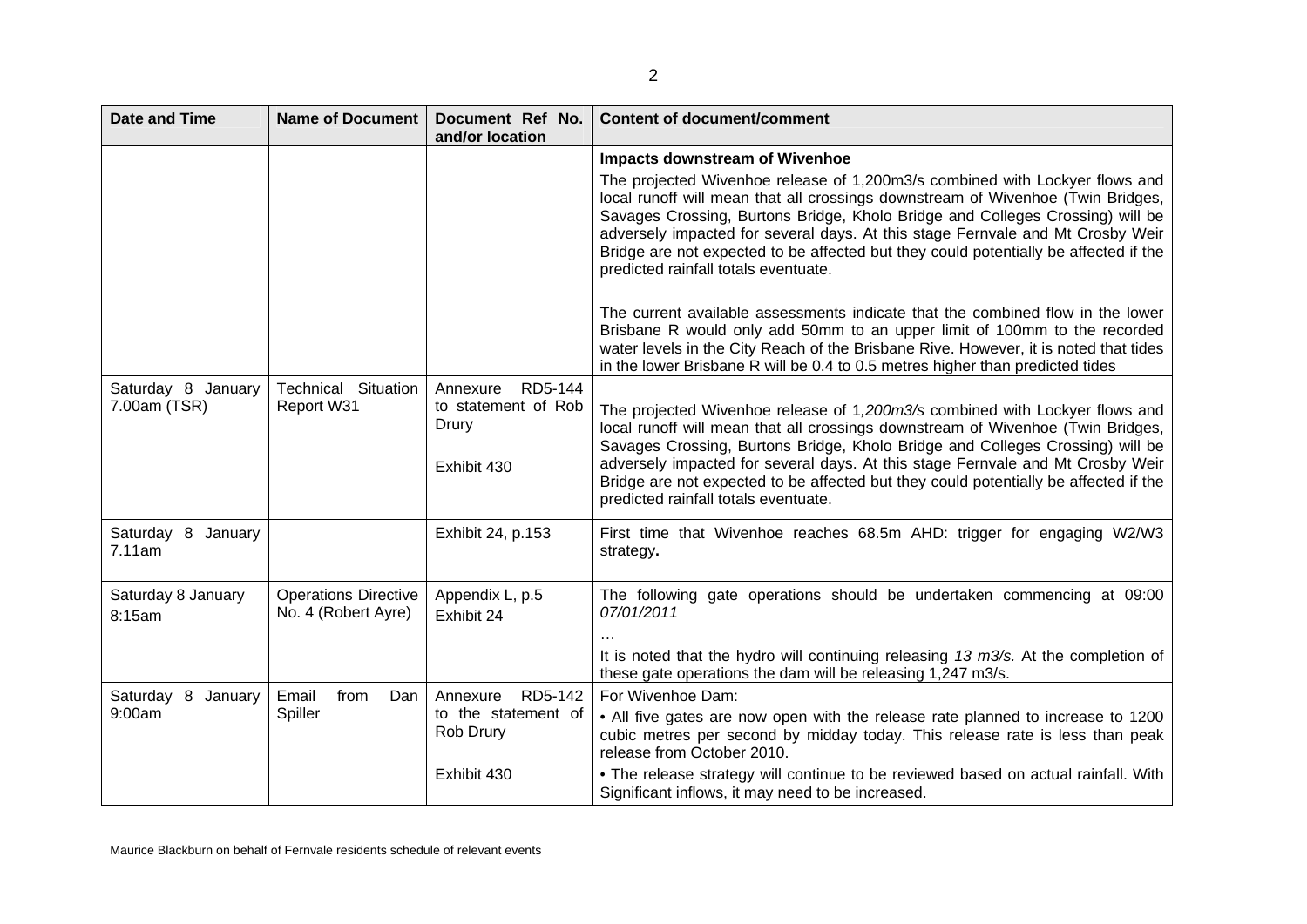| <b>Date and Time</b>          | <b>Name of Document</b>                              | Document Ref No.<br>and/or location                                                                             | <b>Content of document/comment</b>                                                                                                                                                                                                                                                                                                                                                                                                                                                                                                                                                                                                   |
|-------------------------------|------------------------------------------------------|-----------------------------------------------------------------------------------------------------------------|--------------------------------------------------------------------------------------------------------------------------------------------------------------------------------------------------------------------------------------------------------------------------------------------------------------------------------------------------------------------------------------------------------------------------------------------------------------------------------------------------------------------------------------------------------------------------------------------------------------------------------------|
|                               |                                                      |                                                                                                                 | • As advised yesterday, a number of local bridges have been inundated by<br>releases and local flows. The Fernvale and Mt Crosby Weir Bridges could<br>potentially also be affected if predicted rainfall totals eventuate.<br>• The BoM and Seqwater concur that current releases will increase the level of the<br>lower Brisbane River by about 50 to 100mm. There is currently a 40 to 50mm                                                                                                                                                                                                                                      |
|                               |                                                      |                                                                                                                 | atmospheric anomaly.                                                                                                                                                                                                                                                                                                                                                                                                                                                                                                                                                                                                                 |
| Saturday 8 January<br>10:50am | Flood Event Log pg<br>7                              | Exhibit 23                                                                                                      | Confirmation of conversation between Rob Drury and Rob Ayre. RA advised<br>"current status and strategy"                                                                                                                                                                                                                                                                                                                                                                                                                                                                                                                             |
| Saturday 8 January            | <b>Situation Report 9</b>                            | Appendix E, Page 15                                                                                             | <b>Impacts downstream of Wivenhoe</b>                                                                                                                                                                                                                                                                                                                                                                                                                                                                                                                                                                                                |
| $2:22$ pm                     | (Robert Ayre)                                        | Exhibit 24                                                                                                      | The projected Wivenhoe release of 1,250m3/s and combined with Lockyer flows<br>and local runoff will mean that all low level crossings downstream of Wivenhoe<br>(Twin Bridges, Savages Crossing, Burtons Bridge, Kholo Bridge and Colleges<br>Crossing) will be adversely impacted for several days. At this stage Fernvale and<br>Mt Crosby Weir Bridge are not expected to be affected, but they could potentially<br>be affected if the predicted rainfall totals eventuate and higher releases from<br>Wivenhoe Dam are considered necessary.<br>The current available assessments indicate that the combined flow in the lower |
|                               |                                                      |                                                                                                                 | Brisbane River would only add 50mm to an upper limit of 100mm to the recorded<br>water levels in the City Reach of the Brisbane River. However, it is noted that<br>tides in the lower Brisbane R will be 0.4 to 0.5 metres higher than predicted tides.<br>The tide level at the Port Office Gauge at 1200 Saturday was 1.56 m and rising.                                                                                                                                                                                                                                                                                          |
| Saturday 8 January<br>5:53pm  | Rob<br>from<br>Email<br>Situation<br>Ayre:<br>Report | RD5-154<br>Annexure<br>to the Statement of<br>Rob Drury<br>Exhibit 430<br>(Not<br>included<br>in<br>Exhibit 24) | "Assessments have been undertaken to determine possible increases to releases<br>given the high likelihood of significant inflows in the nex1 few days. The<br>interaction with runoff from the Bremer River and Warrill Creek catchment is an<br>important consideration as the event magnitude will require the application of<br>Wivenhoe Dam flood operation strategy W2 (Transition strategy between<br>minimizing downstream impacts and maximizing protection to urban areas)"<br>(underlining added)                                                                                                                         |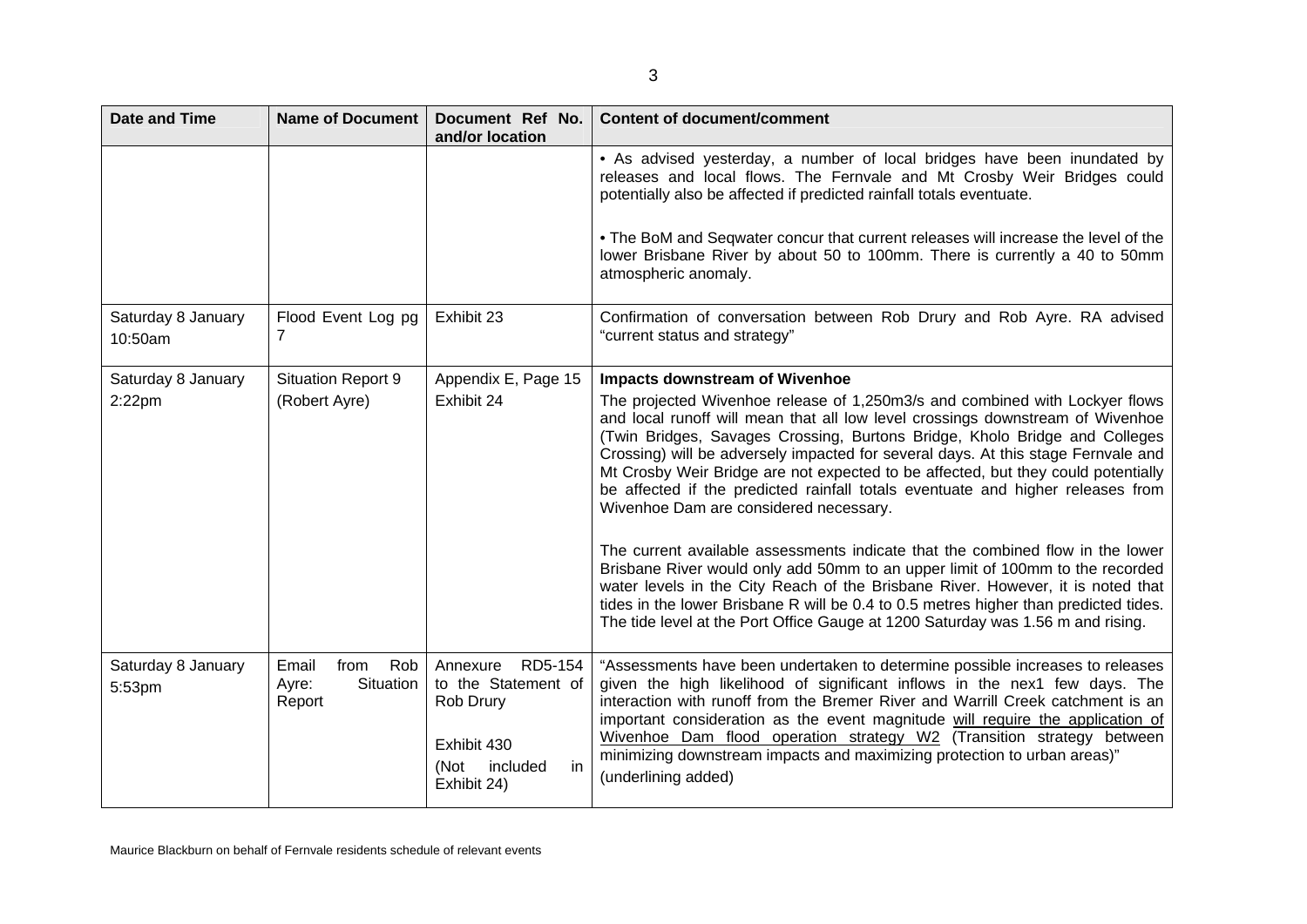| <b>Date and Time</b>          | <b>Name of Document</b>                                                                                        | Document Ref No.<br>and/or location                                                                                            | <b>Content of document/comment</b>                                                                                                                                                                                                                                                                                                                                                                                                                                                                                                                                                                                                                                                                                                                                                                                                                                                                                                                                                                                                                                                                                                                                                                                                                                                                                                                                                        |
|-------------------------------|----------------------------------------------------------------------------------------------------------------|--------------------------------------------------------------------------------------------------------------------------------|-------------------------------------------------------------------------------------------------------------------------------------------------------------------------------------------------------------------------------------------------------------------------------------------------------------------------------------------------------------------------------------------------------------------------------------------------------------------------------------------------------------------------------------------------------------------------------------------------------------------------------------------------------------------------------------------------------------------------------------------------------------------------------------------------------------------------------------------------------------------------------------------------------------------------------------------------------------------------------------------------------------------------------------------------------------------------------------------------------------------------------------------------------------------------------------------------------------------------------------------------------------------------------------------------------------------------------------------------------------------------------------------|
| Saturday 8 January<br>11:23pm | Email<br>from<br>Dan<br>Spiller to CEO of<br>BCC (and cc'd to<br>Barry Dennien)                                | Pg ref D139 of Topic<br>8, Annexure D to the<br>statement of Dan<br>Spiller<br>Exhibit 432                                     | "To date the primary objective has been managing to prevent inundation of the Mt<br>Crosby Weir and Fernvale Bridges." (underlining added)                                                                                                                                                                                                                                                                                                                                                                                                                                                                                                                                                                                                                                                                                                                                                                                                                                                                                                                                                                                                                                                                                                                                                                                                                                                |
| Saturday 8 January<br>12:16pm | from<br>Rob<br>Email<br>Ayre<br>to<br>Stakeholders:<br>Flood<br>Operation<br>Centre<br><b>Status</b><br>Report | Annexure RD5-152<br>to Statement of Rob<br>Drury<br>Exhibit 430                                                                | "The projected Wivenhoe release of 1,250m3/s and combined with Lockyer flows<br>and local runoff will mean that all low level crossings downstream of Wivenhoe<br>(Twin Bridges, Savages Crossing, Burtons Bridge, Kholo Bridge and Colleges<br>Crossing) will be adversely impacted for several days, At this stage Fernvale and<br>Mt Crosby Weir Bridge are not expected to be affected, but they could potentially<br>be affected if the predicted rainfall totals eventuate and higher releases from<br>Wivenhoe Dam are considered necessary)"                                                                                                                                                                                                                                                                                                                                                                                                                                                                                                                                                                                                                                                                                                                                                                                                                                      |
| Sunday January 9<br>6:15am    | Situation report 10<br><b>Technical Situation</b><br>report W32                                                | Annexure RD5-164<br>to the Statement of<br>Rob Drury<br>RD5-169<br>Annexure<br>to the Statement of<br>Rob Drury<br>Exhibit 430 | Wivenhoe Dam (Full Supply Level 67.00 m AHD)<br>The dam level is currently falling slowly, with the current level being 68.58m AHD.<br>River levels upstream of the dam are receding, however further inflows will result<br>from any additional rainfall. The current gate operation strategy will maintain flows<br>of around1,600m3/s in the mid-Brisbane River. The current release rate from<br>Wivenhoe Dam is116,000ML/day. Since the commencement of the event on<br>02/01/2011approximately150,000ML has been released from the dam, with a total<br>of at least 450,000ML to be released based on the currently recorded rainfall. The<br>total release for the event is likely to increase over the next few days based on the<br>current rainfall forecasts. At this stage, releases will continue until at least<br>Wednesday.<br><b>Impacts downstream of Wivenhoe Dam</b><br>The current Wivenhoe Dam release combined with Lockyer flows and local runoff<br>will mean that all low level crossings downstream of Wivenhoe (Twin Bridges,<br>Savages Crossing, Burtons Bridge, Kholo Bridge and Colleges Crossing) will be<br>adversely impacted until at least Wednesday 12 January. At this stage Fernvale<br>and Mt Crosby Weir Bridge are not expected to be affected, but this may be<br>revised if the predicted rainfall totals eventuate and higher releases from |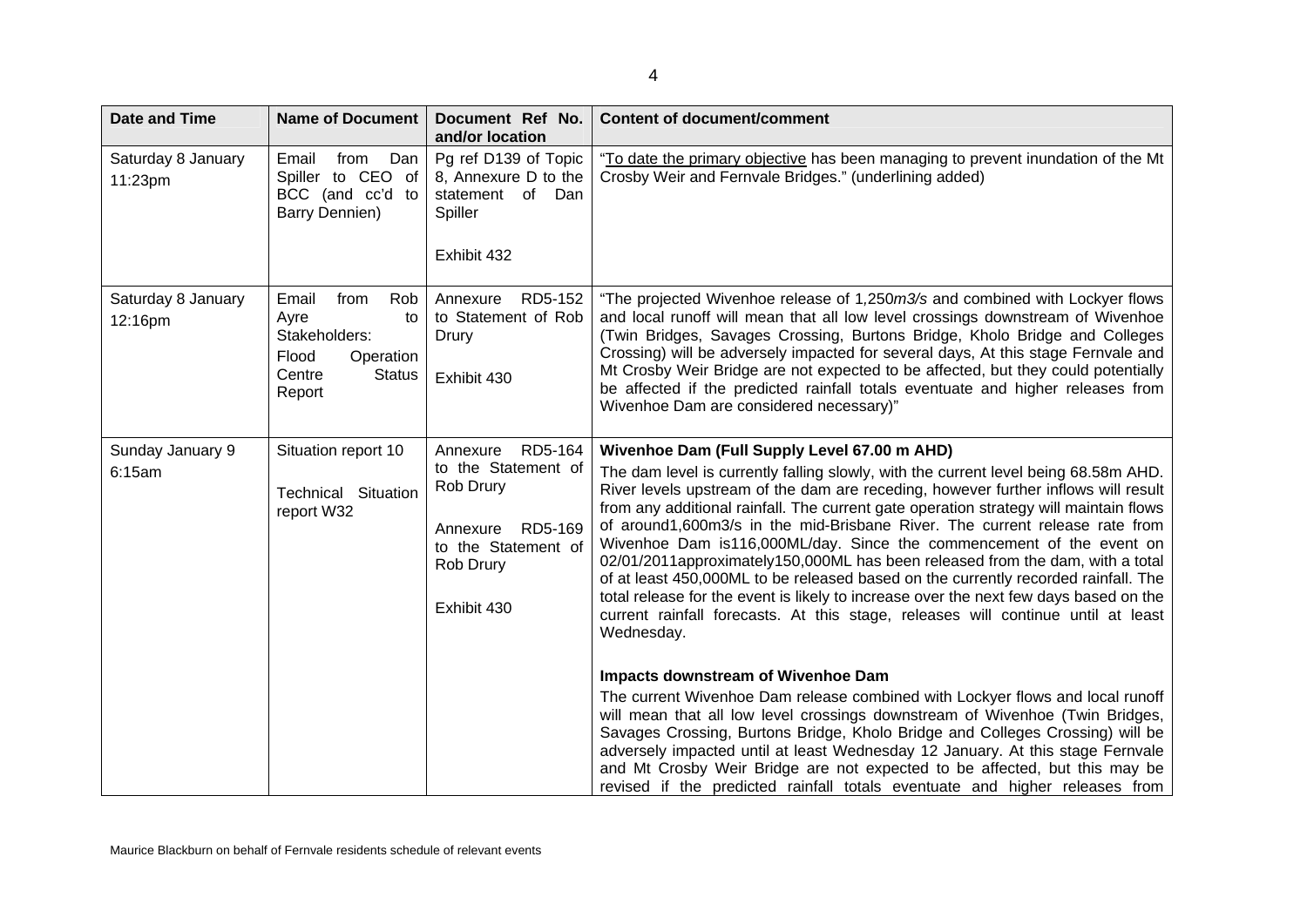| v<br>I |  |
|--------|--|
| I      |  |

| <b>Date and Time</b>       | <b>Name of Document</b>                                                                                                    | Document Ref No.<br>and/or location                                                                           | <b>Content of document/comment</b>                                                                                                                                                                                                                                                                                                                                                                                                                                                                                                                             |
|----------------------------|----------------------------------------------------------------------------------------------------------------------------|---------------------------------------------------------------------------------------------------------------|----------------------------------------------------------------------------------------------------------------------------------------------------------------------------------------------------------------------------------------------------------------------------------------------------------------------------------------------------------------------------------------------------------------------------------------------------------------------------------------------------------------------------------------------------------------|
|                            |                                                                                                                            |                                                                                                               | Wivenhoe Dam are considered necessary.                                                                                                                                                                                                                                                                                                                                                                                                                                                                                                                         |
| Sunday January 9<br>6:50am | Flood Event Log                                                                                                            | Exhibit 23                                                                                                    | Rob Drury Rang and spoke to John Tibaldi. Tibaldi advised Rob Drury on current<br>release strategy based on overnight rainfall                                                                                                                                                                                                                                                                                                                                                                                                                                 |
| Sunday January 9<br>7:26am | Email from Drury to<br>Spiller                                                                                             | RD5-166<br>Annexure<br>to the Statement of<br>Rob Drury<br>Exhibit 430                                        | "Basically continuing releases to maintain 1600 cumecs total flow in the mid<br>Brisbane but watching predicted rainfall as the strategy may change, Fernvale<br>and Mt Crosby bridges still should be unaffected but does depend on what rain<br>we get today or tomorrow."                                                                                                                                                                                                                                                                                   |
| Sunday January 9<br>8:14am | Email from Daniel<br>Spiller to<br>Minister<br>Robertson<br>and<br>stakeholders                                            | RD5-193<br>Annexure<br>to the statement of<br>Rob Drury<br>Exhibit 430                                        | ". Wivenhoe Dam is continuing releases at about 116,000 ML/day. Releases are<br>expected to continue until at least Wednesday.<br>• A severe weather warning remains current for dam catchments. There has been<br>heavy rainfall in the Somerset Dam catchment over the past two hours.<br>• The release strategy will continue to be reviewed based on actual rainfall.<br>• Releases are being made so as to avoid inundating the Fernvale and Mt Crosby<br>Weir Bridges. Other flows may impact on the bridges, should the forecast rainfall<br>eventuate. |
| Sunday January 9<br>3:30pm | Flood Event<br>Log <sub>1</sub><br>Comments of John<br>Ruffini.<br><b>This</b><br>confirmed a meeting<br>of all engineers. | Page 2 of Annexure<br><b>JLR-11</b><br>the<br>to<br>John<br>statement<br>of<br>Ruffini<br>See also Exhibit 23 | "At this stage operating at the top end of W1, bottom end of W2"                                                                                                                                                                                                                                                                                                                                                                                                                                                                                               |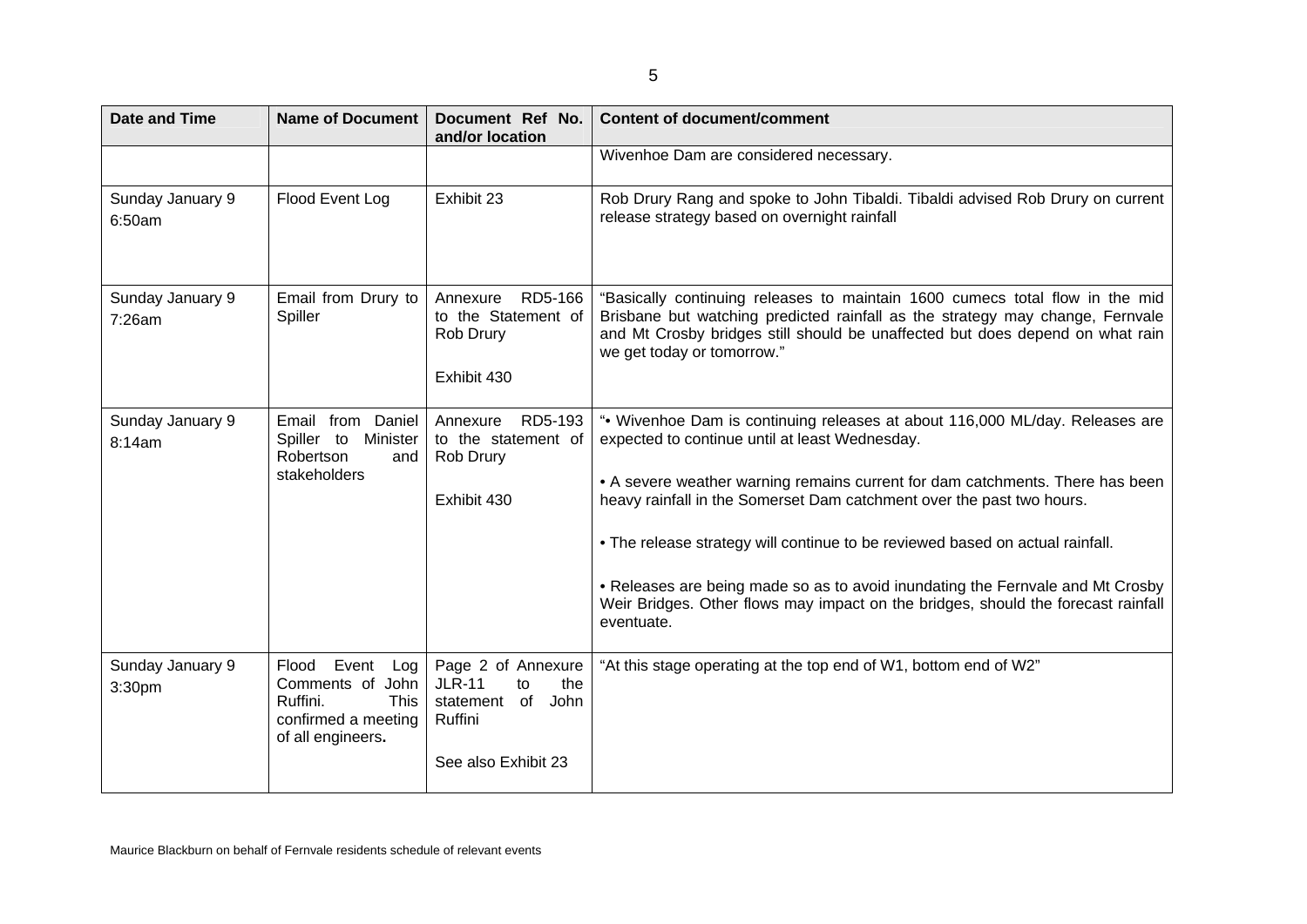| Λ,<br>۰, |  |
|----------|--|
|          |  |

| <b>Date and Time</b>       | <b>Name of Document</b>                      | Document Ref No.<br>and/or location                                    | <b>Content of document/comment</b>                                                                                                                                                                                                                                                                                                                        |
|----------------------------|----------------------------------------------|------------------------------------------------------------------------|-----------------------------------------------------------------------------------------------------------------------------------------------------------------------------------------------------------------------------------------------------------------------------------------------------------------------------------------------------------|
| Sunday January 9<br>4:15pm | Event<br>Flood<br>Log<br>Entry               | Exhibit 23                                                             | "TM called Tony Jacobs (Somerset RC) advising that the current strategy was to<br>maintain flow in the Brisbane River such that the Fernvale Bridge and Mt Crosby<br>Bridge could be kept open. However, future rainfall could well impact on those<br>roads remaining open. Closure next Tuesday is a real possibility at this stage"                    |
| Sunday January 9<br>4:19pm | Email<br>from<br>Dan<br>Spiller to Rob Drury | Annexure<br>RD5-209<br>to the Statement of<br>Rob Drury<br>Exhibit 430 | "From: Dan Spiller <daniel.spiller@seqwgm.com.au><br/>Sent: Sunday, January 9, 20114:19 PM<br/>To: Rob Drury <rdrury@seqwatercom.au><br/>Re: Technical Report W31<br/>Rob,<br/>Seems to have been a lot of rain in the catchments, and more heading for Bris<br/>Any changes to strategy?<br/>Dan"</rdrury@seqwatercom.au></daniel.spiller@seqwgm.com.au> |
| Sunday January 9<br>4:29pm | Reply<br>email<br>from<br>Drury to Spiller   | RD5-212<br>Annexure<br>to the Statement of<br>Rob Drury<br>Exhibit 430 | From: Rob Drury <rdrury@seqwatercom><br/>Sunday, January 9, 20114:29 PM<br/>To: 'Daniel. Spiller@seqwgmcom.au'<br/>Re: Technical Report W31<br/>"Not yet. Duty engineers meeting this afternoon to discuss strategies. Will advise<br/>if any change but you are right, we are getting big inflows. Rob</rdrury@seqwatercom>                              |
| Sunday January 9<br>4:20pm | Flood Event Log<br>Entry                     | Exhibit 23                                                             | "TM called Tony Trace (ICC) advising that the current strategy was to maintain<br>flow in the Brisbane River such that the Fernvale Bridge and Mt Crosby Bridge<br>could be kept open. However, future rainfall could well impact on those roads<br>remaining open. Closure next Tuesday is a real possibility at this stage.                             |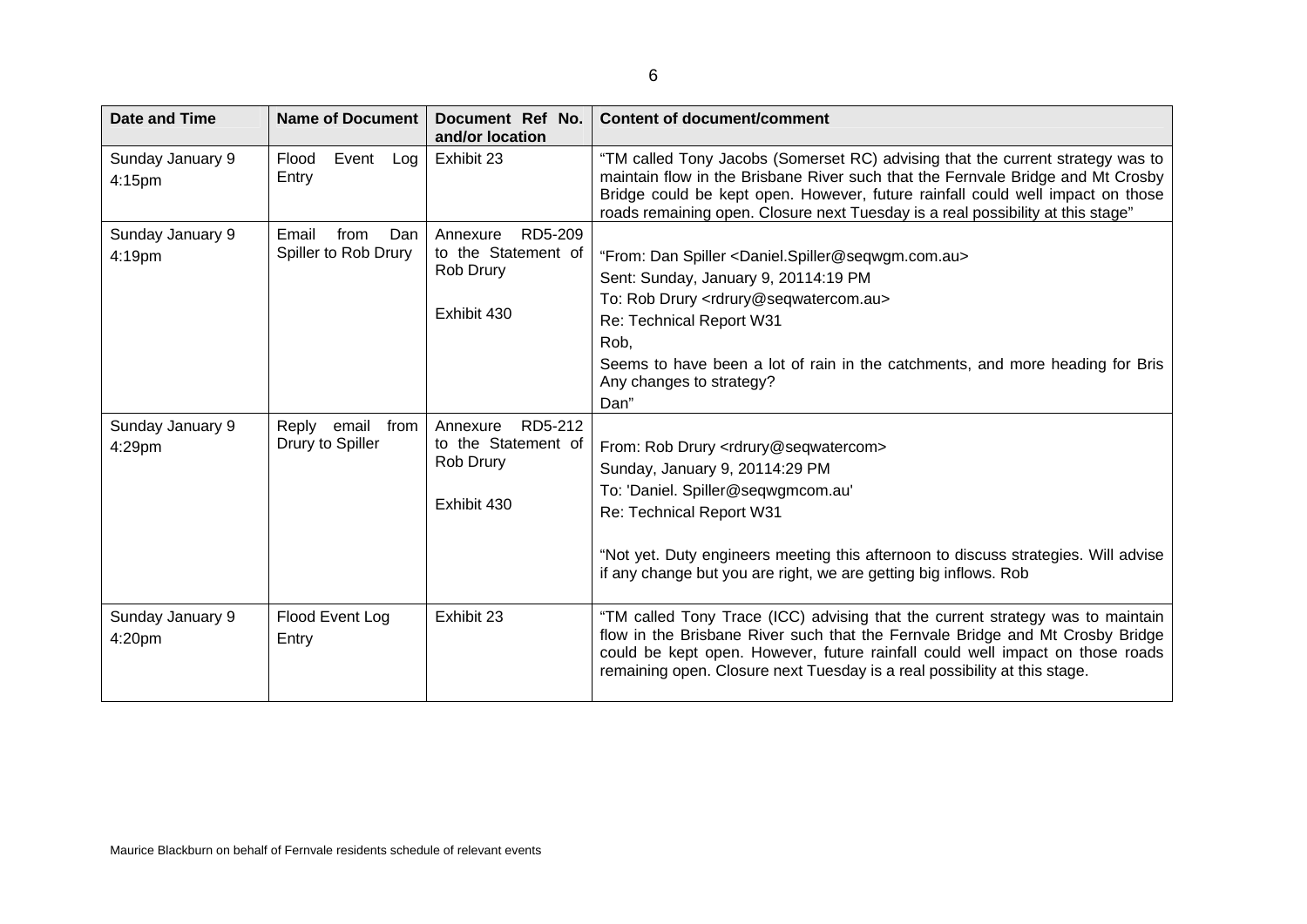| <b>Date and Time</b>       | Name of Document                            | Document Ref No.<br>and/or location                                    | <b>Content of document/comment</b>                                                                                                                                                                                                                                                                                                                                                                                                                                                                                                                                                                                                                                                                                            |
|----------------------------|---------------------------------------------|------------------------------------------------------------------------|-------------------------------------------------------------------------------------------------------------------------------------------------------------------------------------------------------------------------------------------------------------------------------------------------------------------------------------------------------------------------------------------------------------------------------------------------------------------------------------------------------------------------------------------------------------------------------------------------------------------------------------------------------------------------------------------------------------------------------|
| Sunday January 9<br>4:27pm | Event<br>Flood<br>Log<br>Entry              | Exhibit 23                                                             | "Ken Morris returned phone call. Ken was advised by TM that the current strategy<br>was to maintain flow in the Brisbane River such that the Fernvale Bridge and Mt<br>Crosby Bridge could be kept open. However, future rainfall could well impact on<br>those roads remaining open. Closure next Tuesday is a real possibility at this<br>stage. Flow in the lower Brisbane potentially might reach 3,000 cumecs by next<br>Wednesday or Thursday""                                                                                                                                                                                                                                                                         |
| Sunday January 9<br>5:18pm | Event<br>Flood<br>Log l<br>Entry            | Exhibit 23                                                             | "NA left a message with Graham Keegan (A/Co-ord) regarding the potential for<br>Fernvale and Mount Crosby Bridge to be closed, possibly from Tuesday. This<br>may impact on staffing issues for both Wivenhoe and Somerset Dam during this<br>flood event. Request for Graham to contact FOC ASAP."                                                                                                                                                                                                                                                                                                                                                                                                                           |
| Sunday January 9<br>5:25pm | Event<br>Flood<br>Log <sub>1</sub><br>Entry | Exhibit 23                                                             | "Don Carroll BCC returned call to TM. TM advised potential for releases up to<br>2,500 cumecs by Tuesday. With further heavy rainfall, as forecast, the flow in the<br>lower Brisbane could increase to 3,000 cumecs with potential for closure of<br>Fernvale Bridge and Mount Crosby Bridge by Thursday (possibly Wednesday).<br>Releases from Wivenhoe are dependent on flows from Lockyer Creek and inflow<br>to Wivenhoe. FOC will continue to update BCC."                                                                                                                                                                                                                                                              |
| Sunday January 9<br>5:40pm | Flood Event Log                             | Exhibit 23                                                             | Rob Drury phoned John Tibaldi for an update on the current situation                                                                                                                                                                                                                                                                                                                                                                                                                                                                                                                                                                                                                                                          |
| Sunday January 9<br>5:45pm | Event<br>Flood<br>Log<br>Entry              | Exhibit 23                                                             | Graham Keegan Returned call and NA advised that TM had requested Graham<br>factor into his staffing roster of Wivenhoe and Somerset Dams the potential for<br>the Fernvale and Mount Crosby Bridge to be closed mid-week sometime<br>depending on the likelihood of further heavy rainfall.                                                                                                                                                                                                                                                                                                                                                                                                                                   |
| Sunday January 9<br>5:51pm | Situation<br>Report<br>(Terry Malone)       | RD5-224<br>Annexure<br>to the statement of<br>Rob Drury<br>Exhibit 430 | Impacts downstream of Wivenhoe Dam<br>The current Wivenhoe Dam release combined with Lockyer flows and local runoff<br>will mean that all low level crossings downstream of Wivenhoe (Twin Bridges,<br>Savages Crossing, Burtons Bridge, Kholo Bridge and Colleges Crossing) will be<br>adversely impacted until at least Saturday 15 January. At this stage Fernvale and<br>Mt Crosby Weir Bridge will not be affected for the next 24 hours but there is a<br>strong possibility that, if the predicted rainfall totals eventuate in the next 12 to 24<br>hours, higher releases from Wivenhoe Dam will be necessary. This may<br>adversely impact upon Fernvale and Mt Crosby Weir Bridges as early as Tuesday<br>morning. |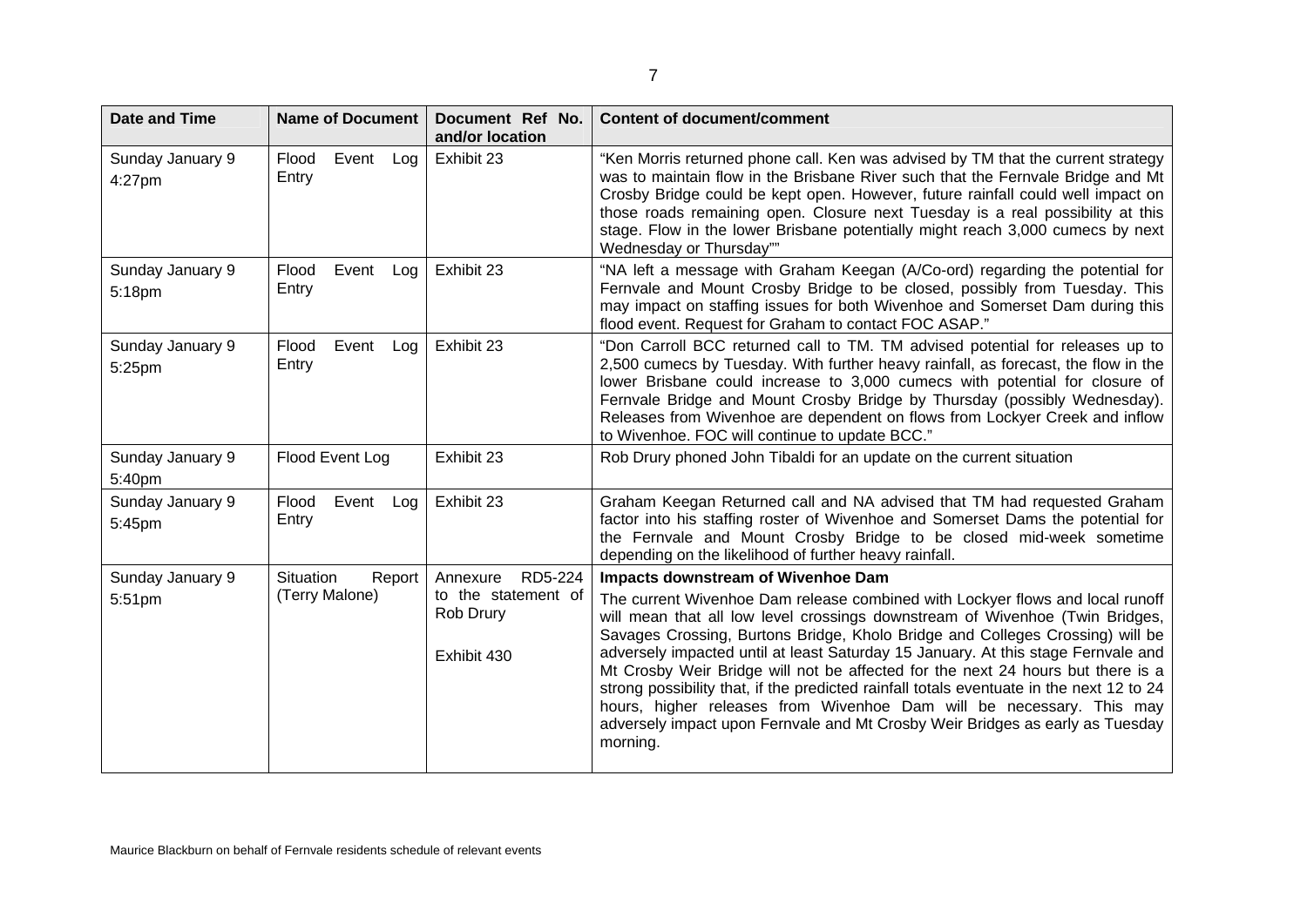| <b>Date and Time</b>          | <b>Name of Document</b>                  | Document Ref No.<br>and/or location                     | <b>Content of document/comment</b>                                                                                                                                                                                                                                                                                                                                                                     |
|-------------------------------|------------------------------------------|---------------------------------------------------------|--------------------------------------------------------------------------------------------------------------------------------------------------------------------------------------------------------------------------------------------------------------------------------------------------------------------------------------------------------------------------------------------------------|
| Sunday January 9<br>5:58pm    | Event<br>Flood<br>Log<br>Entry           | Exhibit 23                                              | TM called Jeff Perkins (BoM) to discuss Wivenhoe Dam's release strategy i.e.<br>Major bridge open strategy vs increased flow into Wivenhoe resulting from current<br>heavy rainfall. Situation will become clearer in 24 hours time.                                                                                                                                                                   |
| Sunday January 9<br>7:10pm    | Event<br>Flood<br>Log<br>Entry           | Exhibit 23                                              | FOC called Tony Jacobs (SRC) advising him that high releases from Wivenhoe<br>(3,000) cumecs are expected to be necessary in view of heavy rain over the last 3<br>hours.                                                                                                                                                                                                                              |
| Sunday January 9<br>$7:15$ pm | Event<br>Flood<br>Log<br>Entry           | Exhibit 23                                              | FOC called Peter Burrows (Seqwater) advising him that high rainfall is expected<br>overnight and releases from Wivenhoe causing damaging flooding are likely to be<br>necessary.                                                                                                                                                                                                                       |
| Sunday January 9<br>$7:15$ pm | Event<br>Flood<br>Log<br>Entry           | Exhibit 23                                              | FOC called Peter Allen advising him that FOC is now looking at much larger flows<br>and will have to ramp up releases to around 3000 cumecs as by as early as<br>midnight which is likely to have flooding impacts on low lying areas of Brisbane.                                                                                                                                                     |
| Sunday January 9<br>7:20pm    | Event<br>Flood<br>Log<br>Entry           | Exhibit 23                                              | TM called Don Carroll (BCC) advising him of potential high releases sooner than<br>expected.                                                                                                                                                                                                                                                                                                           |
| Sunday January 9              | <b>Situation Report 12</b>               | Annexure RD5-232                                        | Wivenhoe Dam (Full Supply Level 67.00 m AHD)                                                                                                                                                                                                                                                                                                                                                           |
| 9:04pm                        | (Terry Malone)                           | to the statement of<br>Rob Drury                        | River levels upstream of the dam are rising quickly with significant inflow being<br>generated from the intense heavy rainfall. Flows in the Brisbane River at Gregor's<br>Ck have already reached 6,700m3/s and the river is still rising.                                                                                                                                                            |
|                               | <b>Technical Situation</b><br>Report W34 | RD5-236<br>Annexure<br>to the statement of<br>Rob Drury | The dam level is rising again, with the current level being 69.10m AHD<br>(1,410,000ML with about 300,00 (sic) of flood storage). Estimated peak inflow to<br>the dam just from the Upper Brisbane R alone may reach as high as 7,500m3/s<br>and, at this stage, the dam will reach at least 73.0 m AHD during Tuesday<br>morning. Given the rapid increase in inflow volumes, it will be necessary to |
|                               |                                          | Exhibit 430                                             | increase the release from Wivenhoe Monday morning. The objective for dam<br>operations will be to minimise the impact of urban flooding in areas downstream<br>of the dam and, at this stage, releases will be kept below 3,500m3/s and the<br>combined flows is the lower Brisbane will be limited to 4,000m3/s. This is below<br>the limit of urban damages in the City reaches.                     |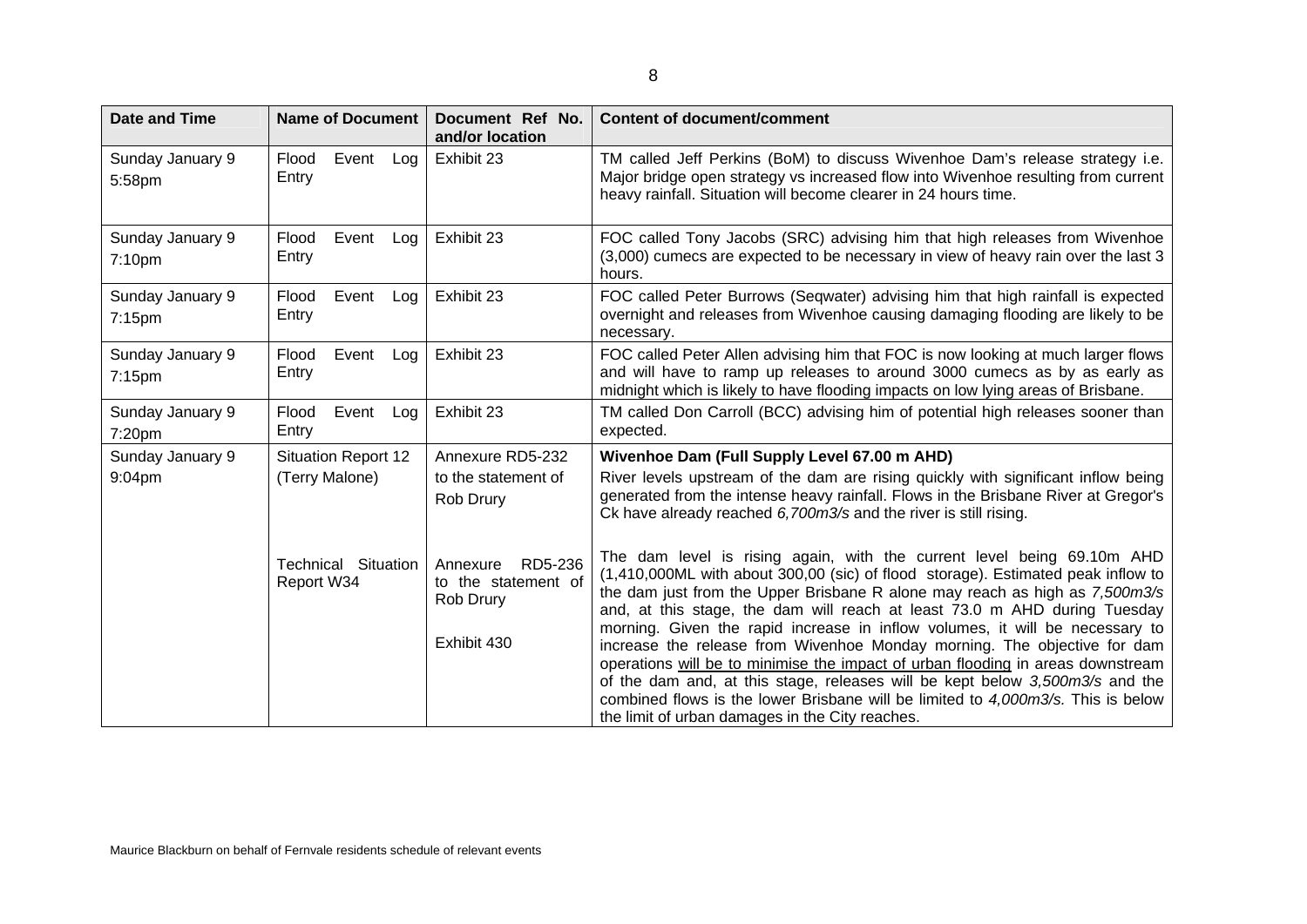| <b>Date and Time</b>        | <b>Name of Document</b>                             | Document Ref No.<br>and/or location                     | <b>Content of document/comment</b>                                                                                                                                                                                                                                                                                                                                                                                                                                                                                                                                                         |
|-----------------------------|-----------------------------------------------------|---------------------------------------------------------|--------------------------------------------------------------------------------------------------------------------------------------------------------------------------------------------------------------------------------------------------------------------------------------------------------------------------------------------------------------------------------------------------------------------------------------------------------------------------------------------------------------------------------------------------------------------------------------------|
|                             |                                                     |                                                         | The current release rate from Wivenhoe Dam is 1 AOOm3/s (120,000MUday).<br>Gate opening will start to be increased from noon Monday and the release is<br>expected increase to at least 2,600m3/s during Tuesday morning. Since the<br>commencement of the event on 02/01/2011 approximately 220,000ML has been<br>released from the dam, with an event total approaching 1,000,000ML without<br>further rain and as much as 1,500,000ML with forecast rainfall of (both including<br>Somerset outflow). At this stage, releases will continue until at least Sunday 16th<br>January 2011. |
|                             |                                                     |                                                         | Impacts downstream of Wivenhoe Dam<br>The projected Wivenhoe Dam releases combined with Lockyer flows and local<br>runoff will mean that all crossings downstream of Wivenhoe (Twin Bridges,<br>Fernvale, Savages Crossing, Burtons Bridge, Kholo Bridge, Mt Crosby Weir and<br>Colleges Crossing) will be adversely impacted until at least Saturday 15 January<br>in varying degrees. (underlining added)                                                                                                                                                                                |
| Sunday January 9<br>9:10pm  | Flood Event Log                                     | Exhibit 23                                              | Rob Drury called and spoke with Robert Ayre. Robert Ayre confirmed that<br>releases would have to be ramped up from 1400 to 2500 cumecs which will cause<br>flooding in low lying areas of Brisbane.                                                                                                                                                                                                                                                                                                                                                                                       |
| Sunday January 9<br>10:20pm | Flood Event Log                                     | Exhibit 23                                              | Rob Drury called and spoke with Robert Ayre. Teleconference with DERM and<br>Water Grid Manager. Explained 9:00pm situation report. Water Grid Manager will<br>be distributing a media release.                                                                                                                                                                                                                                                                                                                                                                                            |
| Sunday January 9<br>10:45pm | Flood Event Log                                     | Exhibit 23                                              | Rob Drury called and spoke with Robert Ayre. Drury will now contact Dan Spiller<br>to advise of closure of Mt Crosby Weir Bridge. Police are on site.                                                                                                                                                                                                                                                                                                                                                                                                                                      |
| Sunday January 9<br>11:07pm | Email of Dan Spiller<br>Minister<br>to<br>Robertson | RD5-247<br>Annexure<br>to the statement of<br>Rob Drury | "At this time, including forecast rainfall, total inflows will exceed 1,000,000 ML and<br>may approach $1,500,000$ ML – in the order of the 1974 flood volume.                                                                                                                                                                                                                                                                                                                                                                                                                             |
|                             |                                                     | Exhibit 430                                             | To date, the primary objective for this event has been managing to prevent<br>inundation of the Mt Crosby Weir and Fernvale Bridges. With the forecast<br>volumes, this primary objective is being changed to minimizing the risk of urban<br>inundation. This involves larger releases now, minimizing the risk of even larger<br>releases later (were the flood compartment to reach high levels)." (underlining<br>added)                                                                                                                                                               |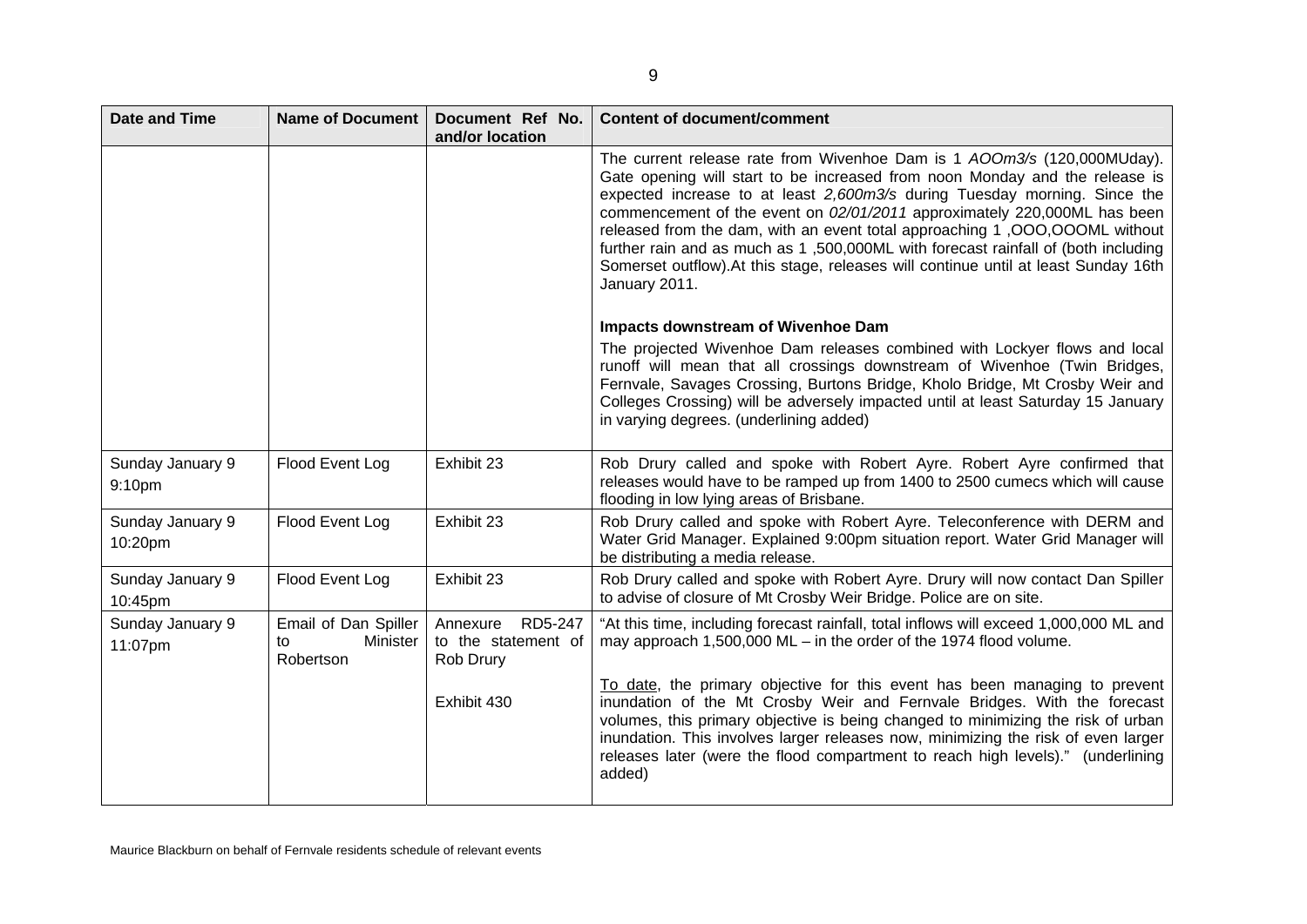| ٦<br>×. |  |
|---------|--|
|         |  |
|         |  |

| <b>Date and Time</b>         | Name of Document                                                                                | Document Ref No.<br>and/or location                                                                                               | <b>Content of document/comment</b>                                                                                                                                                                                                                                                                                                                                                                                                                                                                                                                                                                                                                                                                                                                                                                                                                                                                                                                                                                                                                                                                                                                                                                                                                      |
|------------------------------|-------------------------------------------------------------------------------------------------|-----------------------------------------------------------------------------------------------------------------------------------|---------------------------------------------------------------------------------------------------------------------------------------------------------------------------------------------------------------------------------------------------------------------------------------------------------------------------------------------------------------------------------------------------------------------------------------------------------------------------------------------------------------------------------------------------------------------------------------------------------------------------------------------------------------------------------------------------------------------------------------------------------------------------------------------------------------------------------------------------------------------------------------------------------------------------------------------------------------------------------------------------------------------------------------------------------------------------------------------------------------------------------------------------------------------------------------------------------------------------------------------------------|
| Sunday January 9<br>11:20pm  | Event<br>Flood<br>Log<br>Entry                                                                  | Exhibit 23                                                                                                                        | JR called Tony Trace (ICC) and left message regarding rates of rise at Mt Crosby.<br>Bridge will be inundated within the next couple of hours.                                                                                                                                                                                                                                                                                                                                                                                                                                                                                                                                                                                                                                                                                                                                                                                                                                                                                                                                                                                                                                                                                                          |
| Sunday January 9<br>11:25pm  | Flood<br>Event<br>Log<br>Entry                                                                  | Exhibit 23                                                                                                                        | JR called Ross Drabble (ICC) regarding rates of rise at Mt Crosby (approx<br>200mm from going over) will be inundated within the next couple of hours.<br>Confirmed more rain is on the way and releases will need to be increased.                                                                                                                                                                                                                                                                                                                                                                                                                                                                                                                                                                                                                                                                                                                                                                                                                                                                                                                                                                                                                     |
| Monday January 10<br>12:55am | Flood Event Log                                                                                 | Exhibit 23                                                                                                                        | John Ruffini called Rob Drury to discuss Ken's view on damaging flows. Ruffini<br>confirmed that if flows were kept below 3,500 the fuse plug would be triggered.<br>Agreed that situation reports will not allude to damage levels - the councils can<br>decide what to report.                                                                                                                                                                                                                                                                                                                                                                                                                                                                                                                                                                                                                                                                                                                                                                                                                                                                                                                                                                        |
| Monday January 10<br>1:14am  | <b>FOC</b><br>Situation<br>Report<br>(John Ruffini)<br><b>Technical Situation</b><br>Report W35 | RD5-255<br>Annexure<br>to the statement of<br>Rob Drury<br>RD5-309<br>Annexure<br>to the statement of<br>Rob Drury<br>Exhibit 430 | Wivenhoe Dam (Full Supply Level 67.00 m AHD)<br>River levels upstream of the dam are rising quickly with significant inflow being<br>generated from the intense heavy rainfall. Flows in the Brisbane River at Gregor's<br>Ck have already reached 7,350m3/s and the river has just peaked at 23:00 on<br>Sunday 9 January.<br>The dam level is rising quickly, with the current level being 69.60m AHD (storing<br>301,000 ML). Estimated peak inflow to the dam just from the Upper Brisbane R<br>alone may reach as high as 8,800m3/s and, at this stage, the dam will reach at<br>least 73.3 m AHD during Tuesday morning. Given the rapid increase in inflow<br>volumes, it will be necessary to increase the release from Wivenhoe during<br>Monday morning.<br>The objective for dam operations will be to minimise the impact of urban flooding<br>in areas downstream of the dam and, at this stage, releases will be kept below<br>3,500m3/s and the combined flows in the lower Brisbane will be limited to<br>4,000m3/s if possible.<br><b>Impacts downstream of Wivenhoe Dam</b><br>The projected Wivenhoe Dam releases combined with Lockyer flows and local<br>runoff will mean that all crossings downstream of Wivenhoe (Twin Bridges, |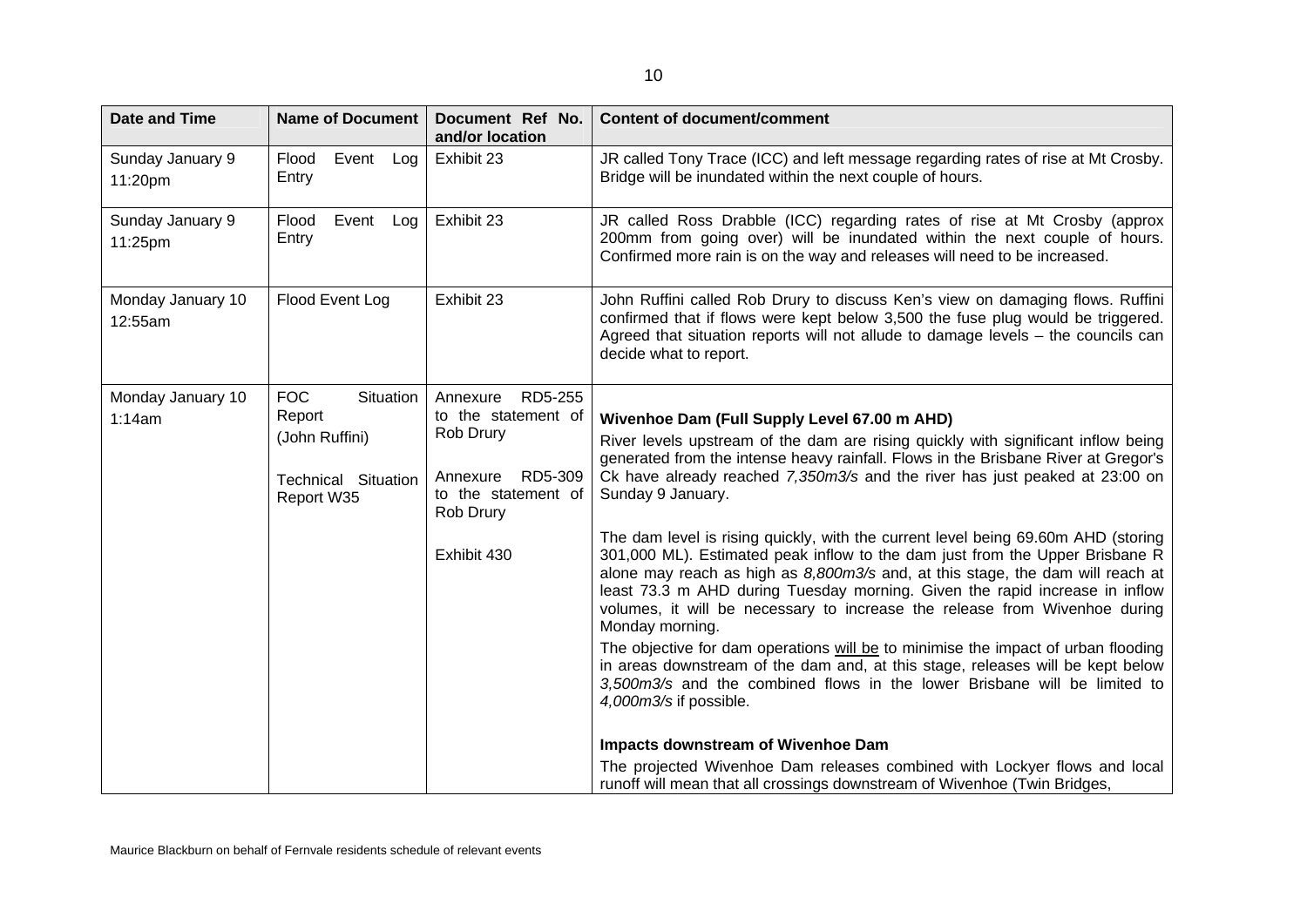| <b>Date and Time</b>        | <b>Name of Document</b>                             | Document Ref No.<br>and/or location                                    | <b>Content of document/comment</b>                                                                                                                                                                                                                                                                                                                                                                                                                                                                                                                                                                                                                                                                                                                                                                                                                                                                                                                                     |
|-----------------------------|-----------------------------------------------------|------------------------------------------------------------------------|------------------------------------------------------------------------------------------------------------------------------------------------------------------------------------------------------------------------------------------------------------------------------------------------------------------------------------------------------------------------------------------------------------------------------------------------------------------------------------------------------------------------------------------------------------------------------------------------------------------------------------------------------------------------------------------------------------------------------------------------------------------------------------------------------------------------------------------------------------------------------------------------------------------------------------------------------------------------|
|                             |                                                     |                                                                        | Fernvale, Savages Crossing, Burtons Bridge, Kholo Bridge, Mt Crosby Weir and<br>Colleges Crossing) will be adversely impacted until at least Saturday 15 January<br>in varying degrees.                                                                                                                                                                                                                                                                                                                                                                                                                                                                                                                                                                                                                                                                                                                                                                                |
|                             |                                                     |                                                                        | Water levels in the lower Brisbane R will be impacted by the combined flows of<br>Lockyer Ck, Bremer River, local runoff and releases from Wivenhoe Dam. If the<br>predicted rainfall eventuates in the downstream tributary catchments the resultant<br>combined flows in the lower Brisbane may exceed the threshold of damaging<br>discharge in the urban areas within the next 24 to 48 hours. (underlining added)                                                                                                                                                                                                                                                                                                                                                                                                                                                                                                                                                 |
| Monday January 10<br>1:28am | Email of Drury to<br>Spiller<br>and<br>stakeholders | RD5-257<br>Annexure<br>to the statement of<br>Rob Drury<br>Exhibit 430 | From: Rob Drury <rdrury@seqwater.com<br>To: 'Daniel. Spiller@seqwgm.com.au'; 'Barry.Dennien@seqwgm.com.au';<br/>'Michael.Lyons@seqwgm.com.au'; 'media@seqwgm.com.au';<br/>'debbie.best@derm.qld.gov.au'; 'Scott.Denner@seqwgm.com.au'; Paul Bird<br/><pbird@seqwater.com.au>;    Stan Stevenson <sstevenson@seqwater.com.au>;<br/>Peter<br/>Borrows <pborrows@seqwater.com.au>; 'Peter.Allen@nrw.qld.gov.au'<br/>Subject: Re: Technical Report W34<br/>Monday, January 10,2011 1:28 AM<br/>Since earlier discussions, further rain and local flooding have closed Mt Crosby<br/>and Fernvale bridges. Releases will now be ramped up overnight rather than<br/>tomorrow since these bridges are now closed and due to increasing inflows.<br/>Councils have been notified and are on site. Media messages in morning need to<br/>be adjusted accordingly. Rob</pborrows@seqwater.com.au></sstevenson@seqwater.com.au></pbird@seqwater.com.au></rdrury@seqwater.com<br> |
| Monday January 10<br>5:05am | Flood Event Log                                     | Exhibit 23                                                             | Rob Drury called John Ruffini to get situation update                                                                                                                                                                                                                                                                                                                                                                                                                                                                                                                                                                                                                                                                                                                                                                                                                                                                                                                  |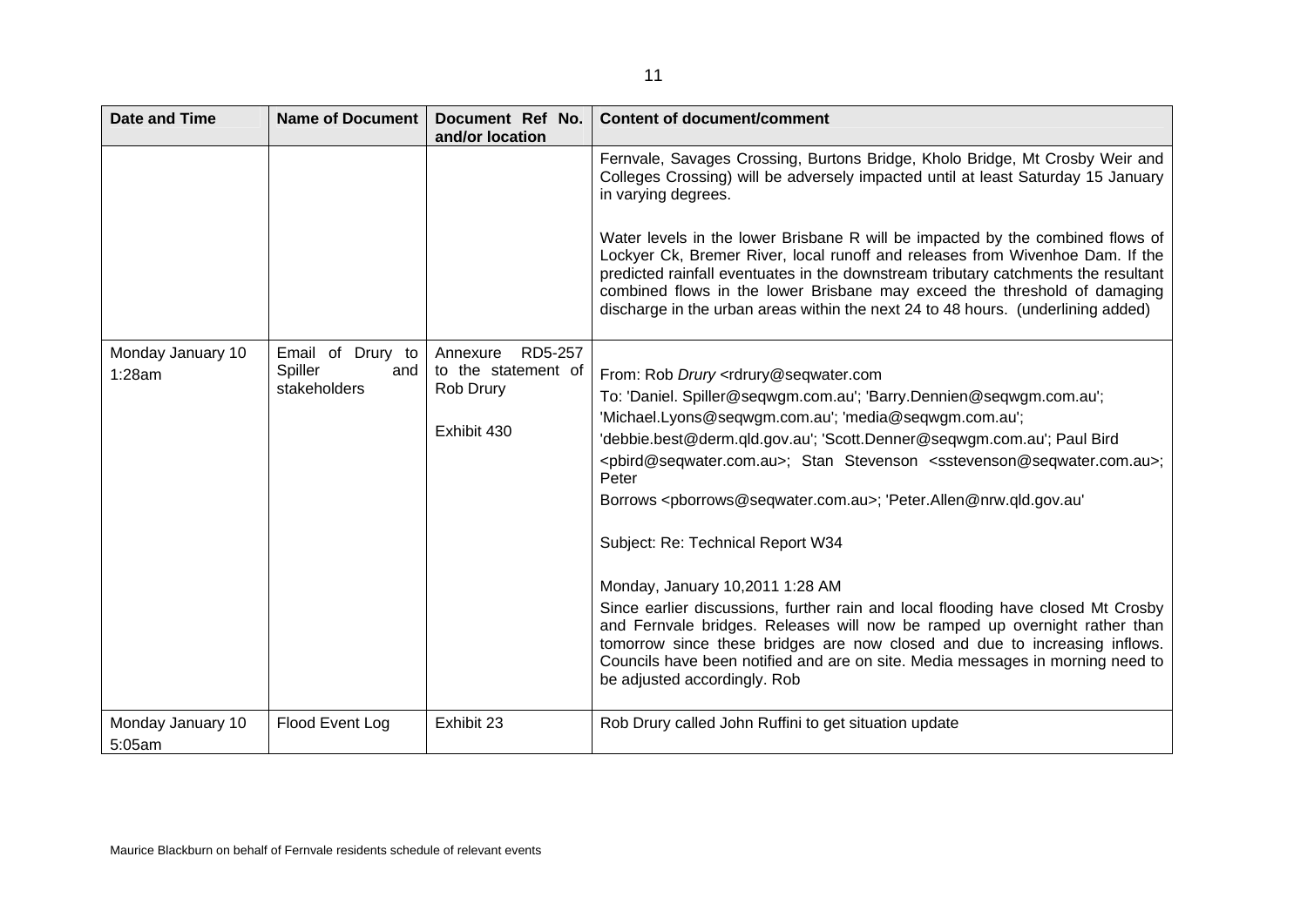| <b>Date and Time</b>        | <b>Name of Document</b>                                | Document Ref No.<br>and/or location                                 | <b>Content of document/comment</b>                                                                                                                                                                                                                                                                                                                                                                                                                                                                                                                                                                                                                                                                                                                                                                                                                                                                                                                                                                                                                                                                                                                                                                                                                                                                                                                                                                                                                                                                                                                                                                                                                     |
|-----------------------------|--------------------------------------------------------|---------------------------------------------------------------------|--------------------------------------------------------------------------------------------------------------------------------------------------------------------------------------------------------------------------------------------------------------------------------------------------------------------------------------------------------------------------------------------------------------------------------------------------------------------------------------------------------------------------------------------------------------------------------------------------------------------------------------------------------------------------------------------------------------------------------------------------------------------------------------------------------------------------------------------------------------------------------------------------------------------------------------------------------------------------------------------------------------------------------------------------------------------------------------------------------------------------------------------------------------------------------------------------------------------------------------------------------------------------------------------------------------------------------------------------------------------------------------------------------------------------------------------------------------------------------------------------------------------------------------------------------------------------------------------------------------------------------------------------------|
| Monday January 10<br>5:31am | Email of Spiller to<br>Minister<br>and<br>stakeholders | Annexure RD5-263<br>to the statement of<br>Rob Drury<br>Exhibit 430 | From: Dan Spiller<br>Sent: Sunday, January 09,201111:07 PM<br>stephen.robertson@ministerial.qld.gov.au;<br>To:<br>Ken<br>Smith<br>(ken.smith@premiers.qld.gov.au);<br>McCallum<br>Lance<br>(lance.mccallum@ministerial.qld.gov.au);<br>Watts<br>Tim<br>tim.watts@ministerial.qld.gov.au);<br>Stead<br>Geoff<br>(geoff.stead@ministerial.qld.gov.au); lauren.sims@ministerial.qld.gov.au; Debbie<br>(debbie.best@derm.qld.gov.au);<br>Martin.PeterJ@police.qld.gov.au;<br>Best<br>Dunn.KerryG@police.qld.gov.au<br>Cc: 'Rob Drury'; pbird@seqwater.com.au; 'sstevenson@seqwater.com.au';<br>SEQWGM Media; Scott Denner; Madgwick.DarrenT@police.qld.gov.au; Damien<br>Brown (damien.brown@derm.qld.gov.au); bob.reilly@derm.qld.gov.au<br>Subject: Updated Wivenhoe Dam release strategy<br>All,<br>Latest advice from the Flood Control Centre attached. There has been 100 to<br>300mm of rainfall in the Wivenhoe and Somerset dam catchments over the past<br>24 hours.<br>Rainfall of similar magnitudes is expected over the next 12 to 24 hours.<br>At this time, including forecast rainfall, total inflows will exceed 1,000,000 ML and<br>may approach 1,500,000 ML $-$ in the order of the 1974 flood volume.<br>To date, the primary objective for this event has been managing to prevent<br>inundation of the Mt Crosby Weir and Fernvale Bridges.<br>With the forecast volumes, this primary objective is being changed to minimizing<br>the risk of urban inundation. This involves larger releases now, minimizing the risk<br>of even larger releases later (were the flood compartment to reach<br>high levels). (underlining added) |
| Monday January 10<br>6:23am | Email from Drury to<br>Councils                        | RD5-281<br>Annexure<br>to the statement of                          | Wivenhoe Dam (Full Supply Level 67.00 m AHD)<br>$\cdots$                                                                                                                                                                                                                                                                                                                                                                                                                                                                                                                                                                                                                                                                                                                                                                                                                                                                                                                                                                                                                                                                                                                                                                                                                                                                                                                                                                                                                                                                                                                                                                                               |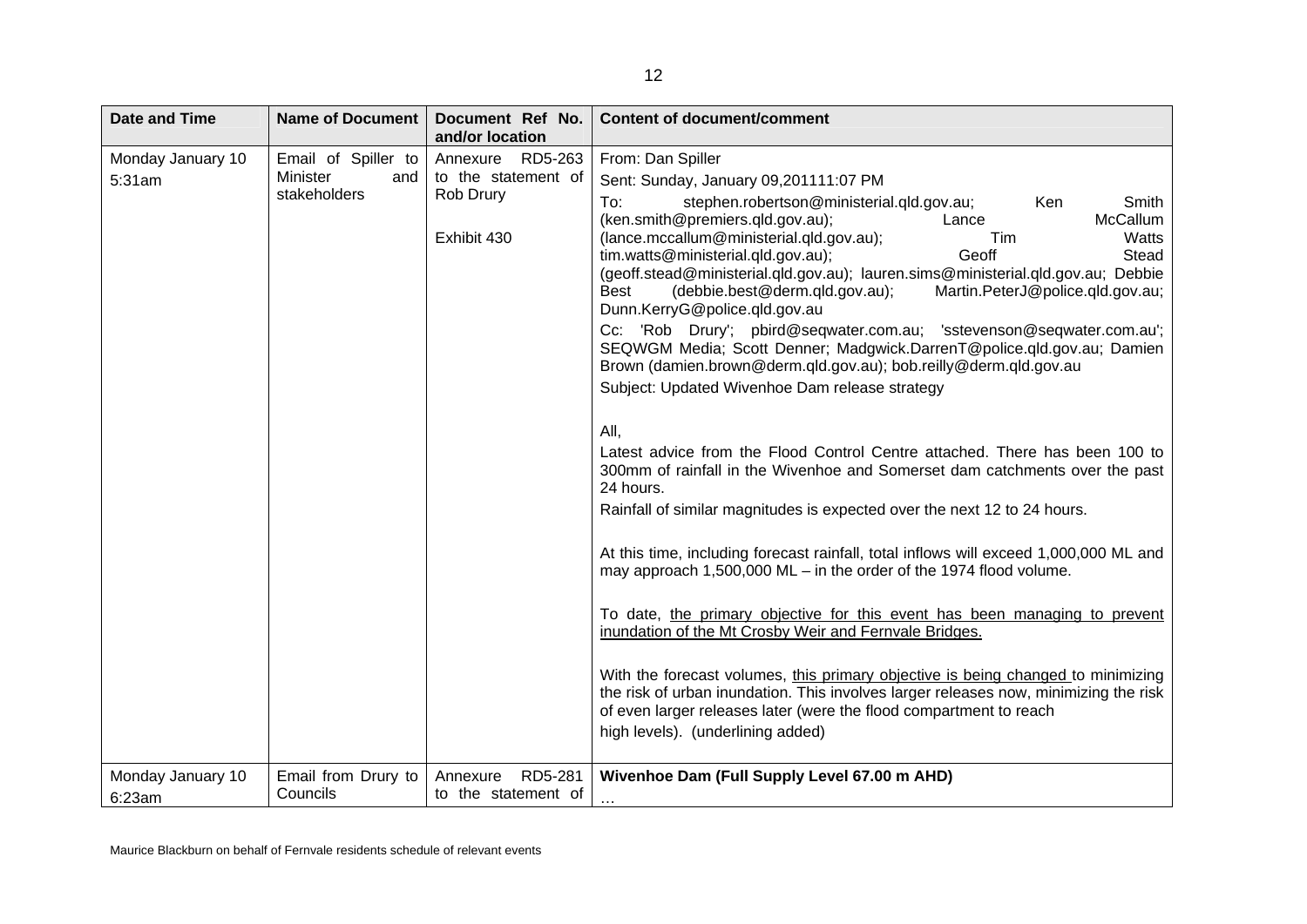| <b>Date and Time</b>       | <b>Name of Document</b>                  | Document Ref No.<br>and/or location                     | <b>Content of document/comment</b>                                                                                                                                                                                                                                                                                                                                                                                                                                                                                                                                                                                                                                                                                                                                                                                                                                                                                                                                                                                                                                                                                                                          |
|----------------------------|------------------------------------------|---------------------------------------------------------|-------------------------------------------------------------------------------------------------------------------------------------------------------------------------------------------------------------------------------------------------------------------------------------------------------------------------------------------------------------------------------------------------------------------------------------------------------------------------------------------------------------------------------------------------------------------------------------------------------------------------------------------------------------------------------------------------------------------------------------------------------------------------------------------------------------------------------------------------------------------------------------------------------------------------------------------------------------------------------------------------------------------------------------------------------------------------------------------------------------------------------------------------------------|
|                            |                                          | Rob Drury<br>Exhibit 430                                | The objective for dam operations will be to minimise the impact of urban flooding<br>in areas downstream of the dam and, at this stage, releases will be kept below<br>3,500m3/s and the combined flows in the lower Brisbane will be limited to<br>4,000m3/s if possible.                                                                                                                                                                                                                                                                                                                                                                                                                                                                                                                                                                                                                                                                                                                                                                                                                                                                                  |
|                            |                                          |                                                         | Fernvale Bridge approaches and Mt Crosby Weir Bridge have been inundated<br>and both bridges are now closed or are in the process of being closed. The<br>current release rate from Wivenhoe Dam is 1,400m3/s (120,000MLIday), Gate<br>opening will start to be increased during early Monday morning and the release is<br>expected to increase to at least 2,600m3/s. Since the commencement of the<br>event on 02/01/2011 approximately 240,000ML has been released from the dam,<br>with an event total approaching 1,500,000ML without further rain and as much as<br>2,100,000ML with forecast rainfall of (both including Somerset outflow). At this<br>stage, releases will continue until at least Sunday 16th January 2011.<br><b>Impacts downstream of Wivenhoe Dam</b><br>The projected Wivenhoe Dam releases combined with Lockyer flows and local<br>runoff will mean that all crossings downstream of Wivenhoe (Twin Bridges,<br>Fernvale, Savages Crossing, Burtons Bridge, Kholo Bridge, Mt Crosby Weir and<br>Colleges Crossing) will be adversely impacted until at least Saturday 15 January<br>in varying degrees. (underlining added) |
|                            |                                          |                                                         |                                                                                                                                                                                                                                                                                                                                                                                                                                                                                                                                                                                                                                                                                                                                                                                                                                                                                                                                                                                                                                                                                                                                                             |
| Monday January 10<br>6:30a | Situation report 14<br>(John Ruffini)    | Annexure RD5-291<br>to the statement of                 | Wivenhoe Dam (Full Supply Level 67.00 m AHD)                                                                                                                                                                                                                                                                                                                                                                                                                                                                                                                                                                                                                                                                                                                                                                                                                                                                                                                                                                                                                                                                                                                |
|                            |                                          | Rob Drury                                               | The objective for dam operations will be to minimise the impact of urban flooding<br>in areas downstream of the dam and, at this stage, releases will be kept below<br>3,500m3/s and the combined flows in the lower Brisbane will be limited                                                                                                                                                                                                                                                                                                                                                                                                                                                                                                                                                                                                                                                                                                                                                                                                                                                                                                               |
|                            | <b>Technical Situation</b><br>Report W36 | RD5-313<br>the<br>to<br>of<br>Rob<br>statement<br>Drury | to 4,000m3/s if possible. This is Significantly less than the current estimated<br>combined pre-dam peak inflow of 12,000 m3/s. Fernvale Bridge approaches and<br>Mt Crosby Weir Bridge have been inundated and both bridges are now closed.                                                                                                                                                                                                                                                                                                                                                                                                                                                                                                                                                                                                                                                                                                                                                                                                                                                                                                                |
|                            |                                          | Exhibit 430                                             |                                                                                                                                                                                                                                                                                                                                                                                                                                                                                                                                                                                                                                                                                                                                                                                                                                                                                                                                                                                                                                                                                                                                                             |
|                            |                                          |                                                         | Impacts downstream of Wivenhoe Dam                                                                                                                                                                                                                                                                                                                                                                                                                                                                                                                                                                                                                                                                                                                                                                                                                                                                                                                                                                                                                                                                                                                          |
|                            |                                          |                                                         | The projected Wivenhoe Dam releases combined with Lockyer flows and local<br>runoff will mean that all crossings downstream of Wivenhoe (Twin Bridges,                                                                                                                                                                                                                                                                                                                                                                                                                                                                                                                                                                                                                                                                                                                                                                                                                                                                                                                                                                                                      |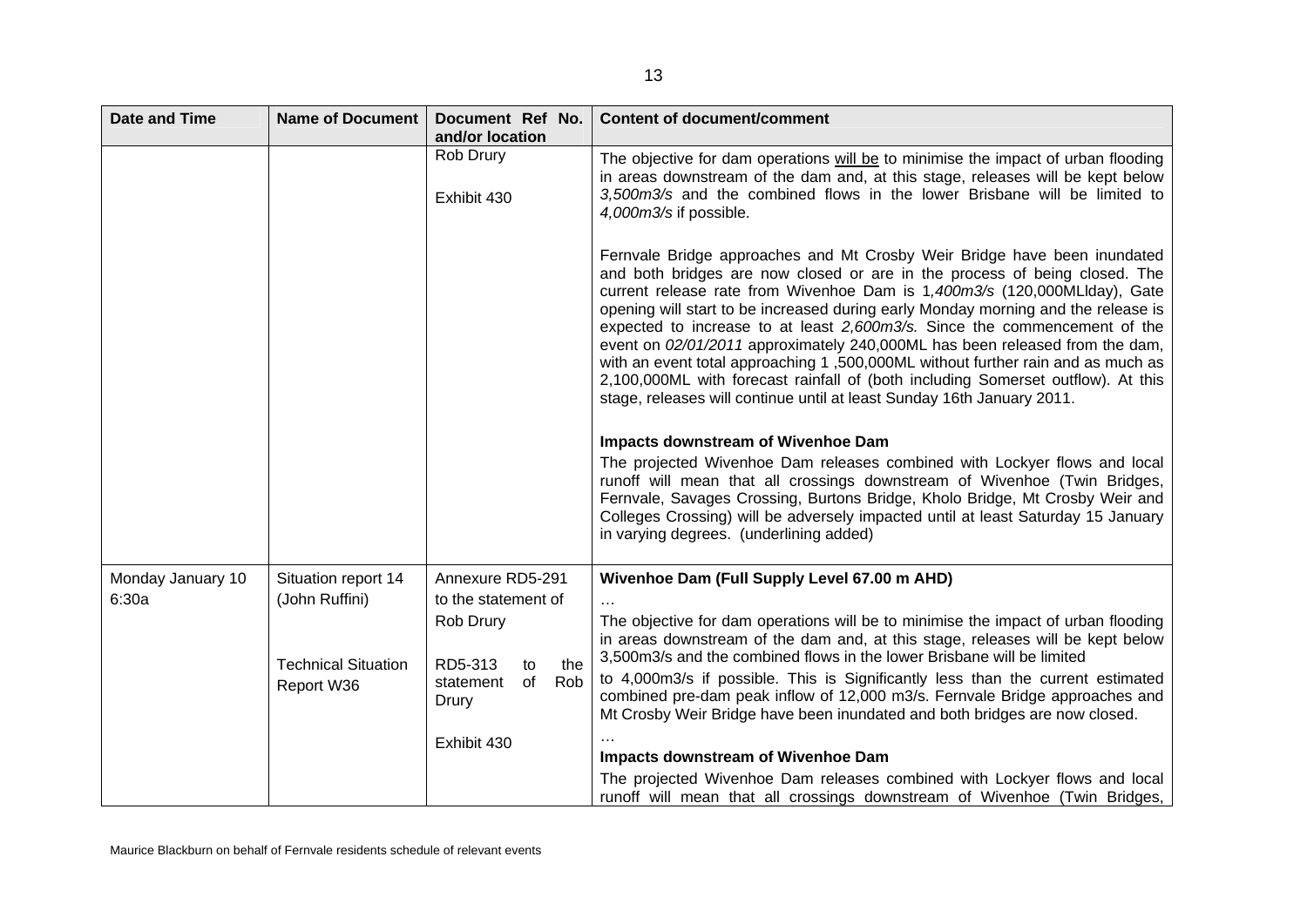| <b>Date and Time</b> | <b>Name of Document</b>           | Document Ref No.<br>and/or location | <b>Content of document/comment</b>                                                                                                                                                                                                                                                                                                                                                                                                                                                                                                                                                                                                                                                                                                                                        |
|----------------------|-----------------------------------|-------------------------------------|---------------------------------------------------------------------------------------------------------------------------------------------------------------------------------------------------------------------------------------------------------------------------------------------------------------------------------------------------------------------------------------------------------------------------------------------------------------------------------------------------------------------------------------------------------------------------------------------------------------------------------------------------------------------------------------------------------------------------------------------------------------------------|
|                      |                                   |                                     | Fernvale, Savages Crossing, Burtons Bridge, Kholo Bridge, Mt Crosby Weir and<br>Colleges Crossing) will be adversely impacted until at least Saturday 15 January<br>in varying degrees. Water levels in the lower Brisbane R will be impacted by the<br>combined flows of Lockyer Ck, Bremer River, local runoff and releases from<br>Wivenhoe Dam. If the predicted rainfall eventuates in the downstream tributary<br>catchments the resultant combined flows in the lower Brisbane may exceed the<br>threshold of damaging discharge in the urban areas within the next 24 to 48<br>hours. Currently the estimate peak flow in the lower Brisbane River will be the<br>highest since Wivenhoe Dam was completed in 1984 but still well below flows the<br>1974 levels. |
| Monday January 10    | Email<br>Rob<br>from              | RD5-296<br>Annexure                 | From: Rob Drury <rdrury@seqwater.com></rdrury@seqwater.com>                                                                                                                                                                                                                                                                                                                                                                                                                                                                                                                                                                                                                                                                                                               |
| 6:36am               | Drury to Paul Bird<br>and Spiller | to the statement of<br>Rob Drury    | To:<br>Spiller'<br>Paul<br><b>Bird</b><br><pbird@seqwater.com.au>;<br/>'Dan<br/><daniel.spiller@seqwgm.com.au></daniel.spiller@seqwgm.com.au></pbird@seqwater.com.au>                                                                                                                                                                                                                                                                                                                                                                                                                                                                                                                                                                                                     |
|                      |                                   |                                     | Sent: Monday, January 10,20116:36 AM                                                                                                                                                                                                                                                                                                                                                                                                                                                                                                                                                                                                                                                                                                                                      |
|                      |                                   | Exhibit 430                         | Subject: Two things                                                                                                                                                                                                                                                                                                                                                                                                                                                                                                                                                                                                                                                                                                                                                       |
|                      |                                   |                                     | • Current release rate is 1,753m3!s (150,000MLIday) but ramping up                                                                                                                                                                                                                                                                                                                                                                                                                                                                                                                                                                                                                                                                                                        |
|                      |                                   |                                     | . Our Flood Centre has been keeping Bcc flood centre informed which Bcc<br>mobilised. The only issue so far is that our manual has the threshold of damage to<br>urban areas as around 4,000 cumecs in the lower Brisbane River, they                                                                                                                                                                                                                                                                                                                                                                                                                                                                                                                                     |
|                      |                                   |                                     | advised they think it is more like 3,500 cumecs. We are aiming for the 4,000<br>cumecs as per the approved manual so It would be good if we could still get a<br>consolidated message out through all parties. Maybe advising flows of 3,500                                                                                                                                                                                                                                                                                                                                                                                                                                                                                                                              |
|                      |                                   |                                     | to 4/000 cumecs which may cause some minor impacts downstream, of course<br>this also depends on further rainfall in local areas. Of course if we need to go<br>higher then the message would change. Rob                                                                                                                                                                                                                                                                                                                                                                                                                                                                                                                                                                 |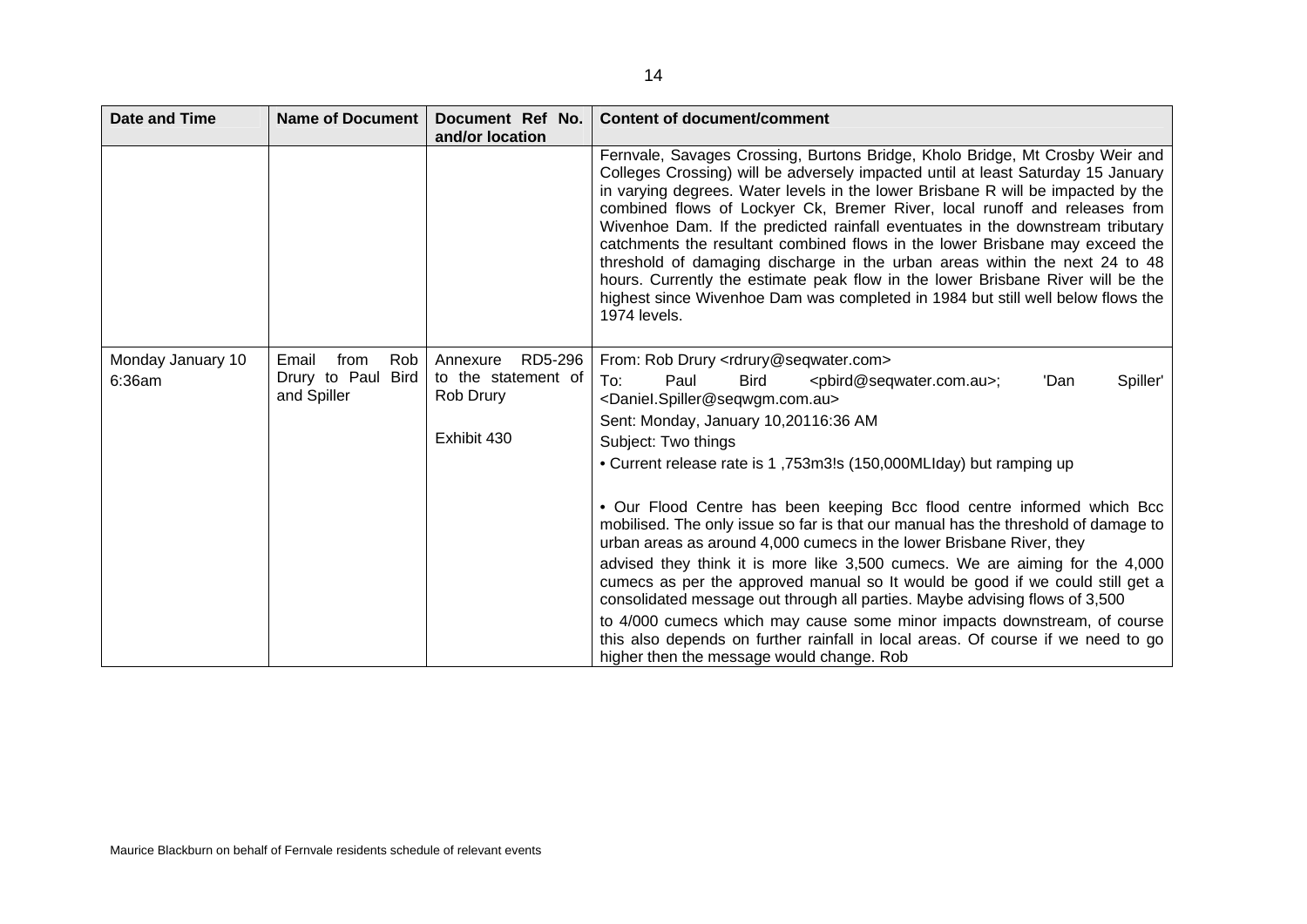| <b>Date and Time</b>        | Name of Document                                                                                                                                             | Document Ref No.<br>and/or location                                 | <b>Content of document/comment</b>                                                                                                                                                                                                                                                                                                                                                                                                                                                                                                                                                                                                                                                                                                                                                                                                                                                                                                                                                                                                                                                                                                                        |
|-----------------------------|--------------------------------------------------------------------------------------------------------------------------------------------------------------|---------------------------------------------------------------------|-----------------------------------------------------------------------------------------------------------------------------------------------------------------------------------------------------------------------------------------------------------------------------------------------------------------------------------------------------------------------------------------------------------------------------------------------------------------------------------------------------------------------------------------------------------------------------------------------------------------------------------------------------------------------------------------------------------------------------------------------------------------------------------------------------------------------------------------------------------------------------------------------------------------------------------------------------------------------------------------------------------------------------------------------------------------------------------------------------------------------------------------------------------|
| Monday January 10<br>8:00am | Teleconference<br>regarding<br>release<br>strategy.<br>Drury,<br>Bird,<br>Borrows,<br>Dennien,<br>Lyons,<br>Denner<br>and<br>in the<br>Stevenson<br>meeting. | Annexure RD5-303<br>to the statement of<br>Rob Drury<br>Exhibit 430 | The relevant part is simply that this meeting occurred.                                                                                                                                                                                                                                                                                                                                                                                                                                                                                                                                                                                                                                                                                                                                                                                                                                                                                                                                                                                                                                                                                                   |
| Monday January 10<br>7:00am | Technical Situation<br>Report W35                                                                                                                            | RD5-309<br>Annexure<br>to the statement of<br>Rob Drury             | This document is sent to Stakeholders, but then Drury advises it is based on old<br>information and issues W36 TSR.                                                                                                                                                                                                                                                                                                                                                                                                                                                                                                                                                                                                                                                                                                                                                                                                                                                                                                                                                                                                                                       |
|                             | This report is based<br>on the Ruffini FOC<br>report                                                                                                         | Exhibit 430                                                         | Objective for dam operations will be to minimise the impact of urban flooding                                                                                                                                                                                                                                                                                                                                                                                                                                                                                                                                                                                                                                                                                                                                                                                                                                                                                                                                                                                                                                                                             |
| Monday January 10<br>8:00am | Technical Situation<br>Report                                                                                                                                | Annexure RD5-313<br>to the statement of<br>Rob Drury<br>Exhibit 430 | Wivenhoe Dam (Full Supply Level 67.00 m AHD)<br>The objective for dam operations will be to minimise the impact of urban flooding<br>in areas downstream of the dam and, at this stage, releases will be kept below<br>3,500m3/s and the combined flows in the lower Brisbane will be limited to 4,000<br>m3/s if possible. This is significantly less than the current estimated combined<br>pre-darn peak inflow of 12,000 m3/s.<br>Fernvale Bridge approaches and Mt Crosby Weir Bridge have been inundated<br>and both bridges are now closed. The current release rate from Wivenhoe Darn is<br>1, 753rn3/s (150,000MLIday). Gate opening will continue to be increased during<br>Monday and the release is expected to increase to at least 2,600rn3/s in the next<br>12 to 24 hours. Since the commencement of the event on 02/0112011<br>approximately 275,000ML has been released from the dam, with an event total<br>approaching 1,600,000ML without further rain and as much as 2,100,000ML with<br>forecast rainfall of (both including Somerset outflow). At this stage, releases will<br>continue until at least Sunday 16th January 2011. |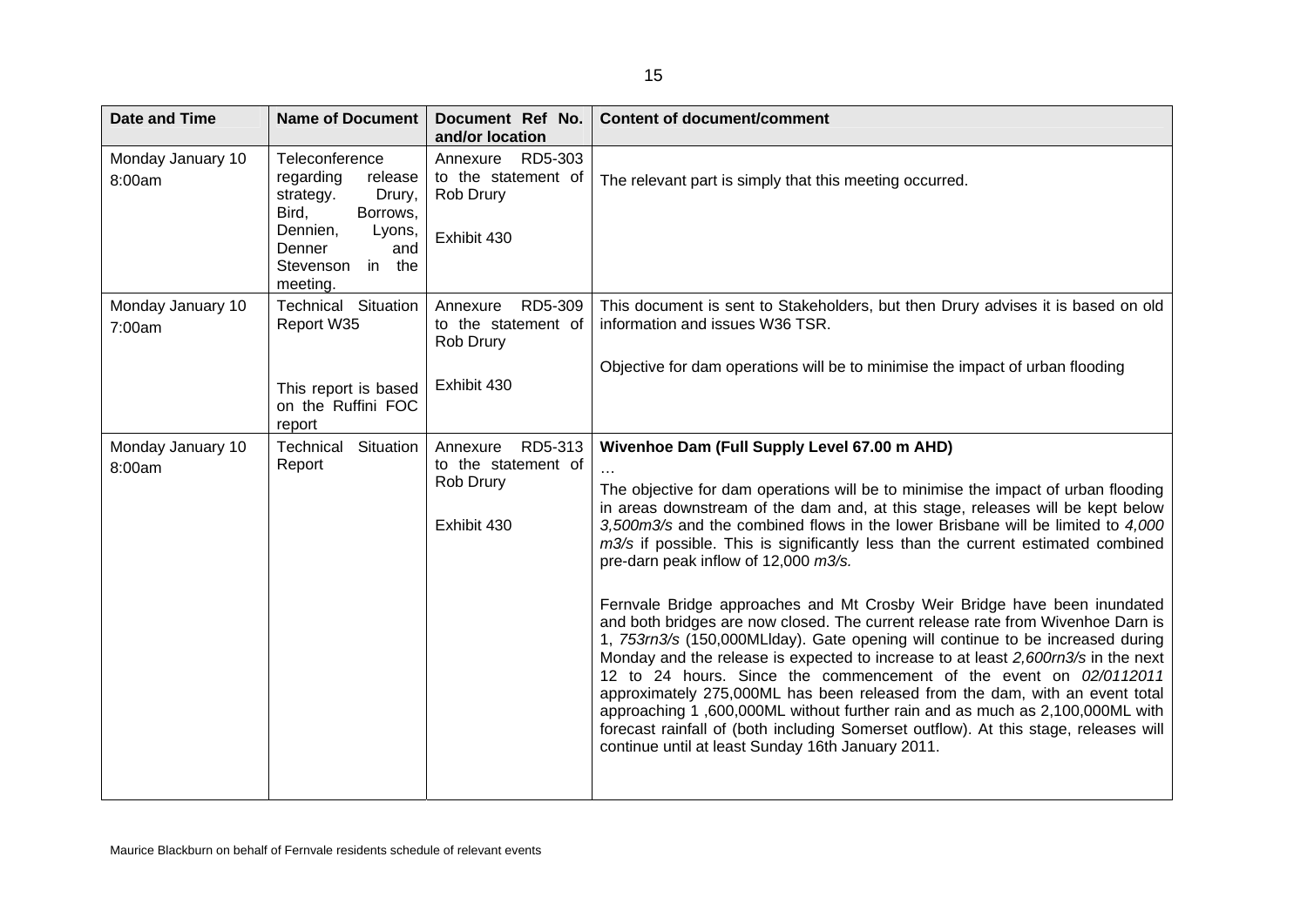| <b>Date and Time</b>        | <b>Name of Document</b>                 | Document Ref No.<br>and/or location             | <b>Content of document/comment</b>                                                                                                                                                                                                                                                                                                                |
|-----------------------------|-----------------------------------------|-------------------------------------------------|---------------------------------------------------------------------------------------------------------------------------------------------------------------------------------------------------------------------------------------------------------------------------------------------------------------------------------------------------|
|                             |                                         |                                                 | Impacts downstream of Wivenhoe Dam                                                                                                                                                                                                                                                                                                                |
|                             |                                         |                                                 | The projected Wivenhoe Dam releases combined with Lockyer flows and local<br>runoff will mean that all crossings downstream of Wivenhoe (Twin Bridges,<br>Fernvale, Savages Crossing, Burtons Bridge, Kholo Bridge, Mt Crosby Weir and<br>Colleges Crossing) will be adversely impacted until at least Saturday 15 January<br>in varying degrees. |
| Monday January 10           | Email from Spiller to                   | RD5-319<br>Annexure                             | From: Dan Spiller <danielspiller@seqwgm.com.au></danielspiller@seqwgm.com.au>                                                                                                                                                                                                                                                                     |
| 8:13am                      | Drury                                   | to the statement of<br>Rob Drury                | Sent: Monday, January 10,20118:13 AM                                                                                                                                                                                                                                                                                                              |
|                             |                                         |                                                 | To: Rob Drury <rdrury@seqwatelcol11.au></rdrury@seqwatelcol11.au>                                                                                                                                                                                                                                                                                 |
|                             |                                         | Exhibit 430                                     | Subject: RE: Technical Report W36                                                                                                                                                                                                                                                                                                                 |
|                             |                                         |                                                 | Rob,                                                                                                                                                                                                                                                                                                                                              |
|                             |                                         |                                                 | Are you now operating under release strategy W2 or W3?                                                                                                                                                                                                                                                                                            |
|                             |                                         |                                                 | Dan                                                                                                                                                                                                                                                                                                                                               |
| Monday January 10           | Email from Drury to                     | RD5-321<br>Annexure                             | From: Rob Drury <rdrury@seqwater.com></rdrury@seqwater.com>                                                                                                                                                                                                                                                                                       |
| Spiller<br>8:23am           | to the statement of                     | Sent: Monday, January 10,2011 8:23 AM           |                                                                                                                                                                                                                                                                                                                                                   |
|                             |                                         | Rob Drury.                                      | To: 'Daniel.Spiller@seqwgm.com.au'                                                                                                                                                                                                                                                                                                                |
|                             |                                         | NB.<br>this<br>document<br>also exists at D200, | Subject: Re: Technical Report W36                                                                                                                                                                                                                                                                                                                 |
|                             |                                         | topic 8, Annexure D<br>to the statement of      | W <sub>2</sub>                                                                                                                                                                                                                                                                                                                                    |
|                             |                                         | Dan Spiller.                                    |                                                                                                                                                                                                                                                                                                                                                   |
|                             |                                         |                                                 |                                                                                                                                                                                                                                                                                                                                                   |
|                             |                                         | Exhibit 430                                     |                                                                                                                                                                                                                                                                                                                                                   |
| Monday January 10<br>9:46am | Dan Spiller email to<br>Minister<br>and | RD5-327<br>Annexure<br>to the Statement of      | From: Dan Spiller <daniel. spiller@seqwgm.com.au=""></daniel.>                                                                                                                                                                                                                                                                                    |
|                             | stakeholders                            | Rob Drury                                       | Sent: Monday, January 10,20119:46 AM                                                                                                                                                                                                                                                                                                              |
|                             |                                         | NВ<br>document<br>this<br>also exists at D202   | To: stephen.robertson@ministerial.qld.gov.au; ken.smith@premiers.qld.gov.au;                                                                                                                                                                                                                                                                      |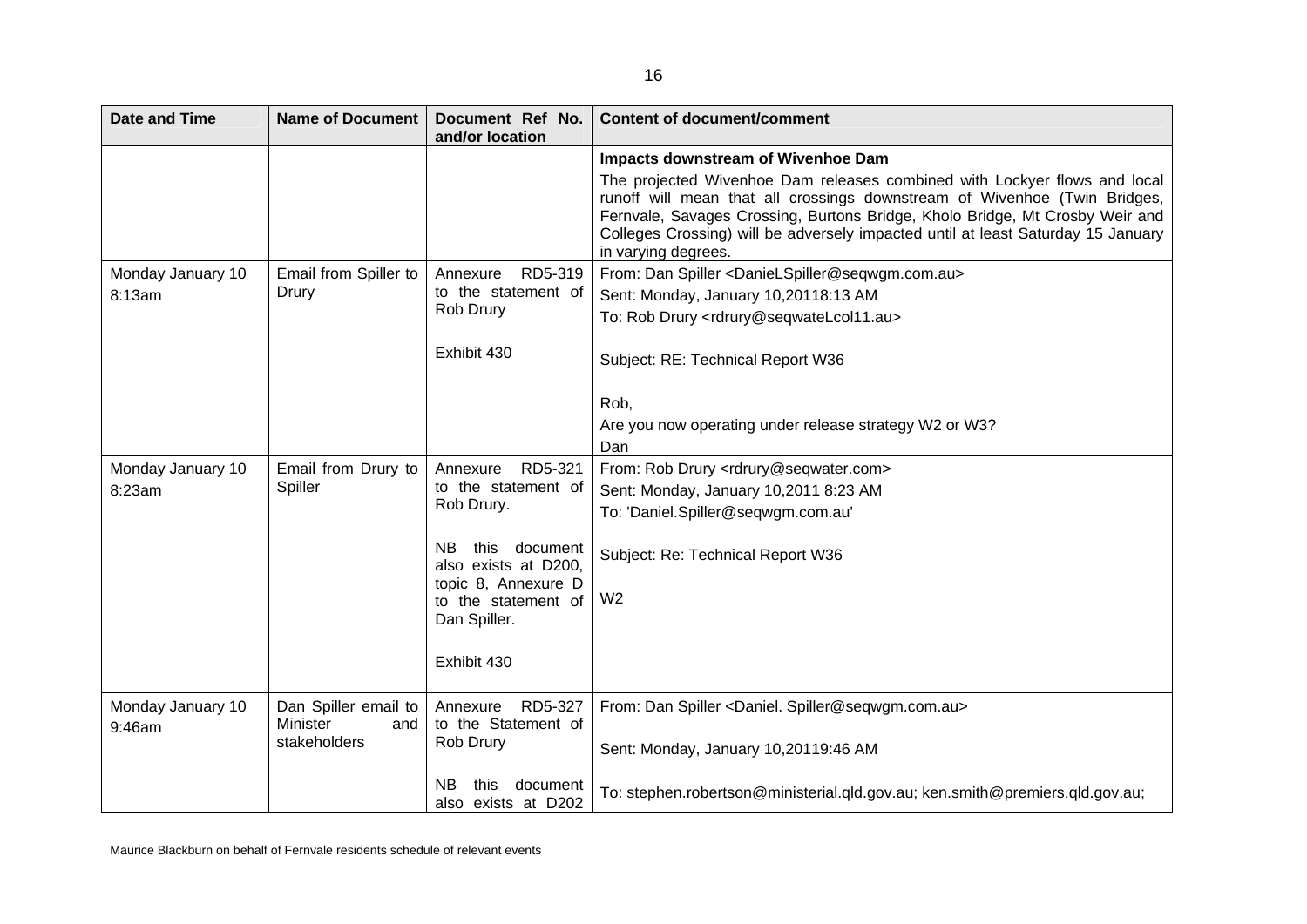| <b>Date and Time</b> | <b>Name of Document</b> | Document Ref No.<br>and/or location                                      | <b>Content of document/comment</b>                                                                                                                                                                                                                                                                                                                                                                                                                                                                                                                                                                                                                                                                                                                                                                                                                                                                                                                                                                                                                                                                                                                                                                                                                                                                                                                                                                                  |
|----------------------|-------------------------|--------------------------------------------------------------------------|---------------------------------------------------------------------------------------------------------------------------------------------------------------------------------------------------------------------------------------------------------------------------------------------------------------------------------------------------------------------------------------------------------------------------------------------------------------------------------------------------------------------------------------------------------------------------------------------------------------------------------------------------------------------------------------------------------------------------------------------------------------------------------------------------------------------------------------------------------------------------------------------------------------------------------------------------------------------------------------------------------------------------------------------------------------------------------------------------------------------------------------------------------------------------------------------------------------------------------------------------------------------------------------------------------------------------------------------------------------------------------------------------------------------|
|                      |                         | Topic 8 Annexure D<br>to the statement of<br>Dan Spiller.<br>Exhibit 430 | lance.mccallum@ministerial.qld.gov.au; Tim.Watts@ministerial.qld.gov.au;<br>Geoff.Stead@ministerial.qld.gov.au; Lauren.Sims@ministerial.qld.gov.au; Best<br>Debbie <debbiebest@derm.qld.gov.au>; 'Martin.PeterJ@police.qld.gov.au';<br/>'Dunn.KerryG@police.qld.gov.au' Rob Drury <rdrury@seqwatercom.au>; Paul<br/>Bird <pbird@seqwatercom.au>; SEQWGM Media <media@seqwgm.com.au>;<br/>damien.brown@derm.qld.gov.au; Reilly Bob <bob.reilly@derm.qld.gov.au>;<br/>Madgwick.DarrenT@police.qld.gov.au;<br/><b>Stan</b><br/>Stevenson<br/><sstevenson@seqwatercom.au><br/>Attach; Technical Situation Report W36.docx<br/>Subject; Water Grid operations update<br/>All,<br/>Current situation report attached. We are distributing this version of the Technical<br/>Support Report to Councils and BoM now. We are seeking their formal input and<br/>endorsement by 1pm, prior to finalising and speaking publicly to our release<br/>strategy.<br/>For dam operations, key points are:<br/>• There is continuing heavy rainfall in catchments. Total inflows will be at least<br/>1,500,000 ML and probably<br/>above 2,100,000 ML.<br/>• As a result, Wivenhoe Dam is above 140% of capacity and Somerset is above<br/>150%, with both rising fast.</sstevenson@seqwatercom.au></bob.reilly@derm.qld.gov.au></media@seqwgm.com.au></pbird@seqwatercom.au></rdrury@seqwatercom.au></debbiebest@derm.qld.gov.au> |
|                      |                         |                                                                          | • As specified in the approved Operational Procedures, the primary objective is<br>now to minimizing the risk of urban inundation (release strategy W2). This<br>involves larger releases now, minimizing the risk of even larger releases later<br>(were the flood compartment to reach high levels).                                                                                                                                                                                                                                                                                                                                                                                                                                                                                                                                                                                                                                                                                                                                                                                                                                                                                                                                                                                                                                                                                                              |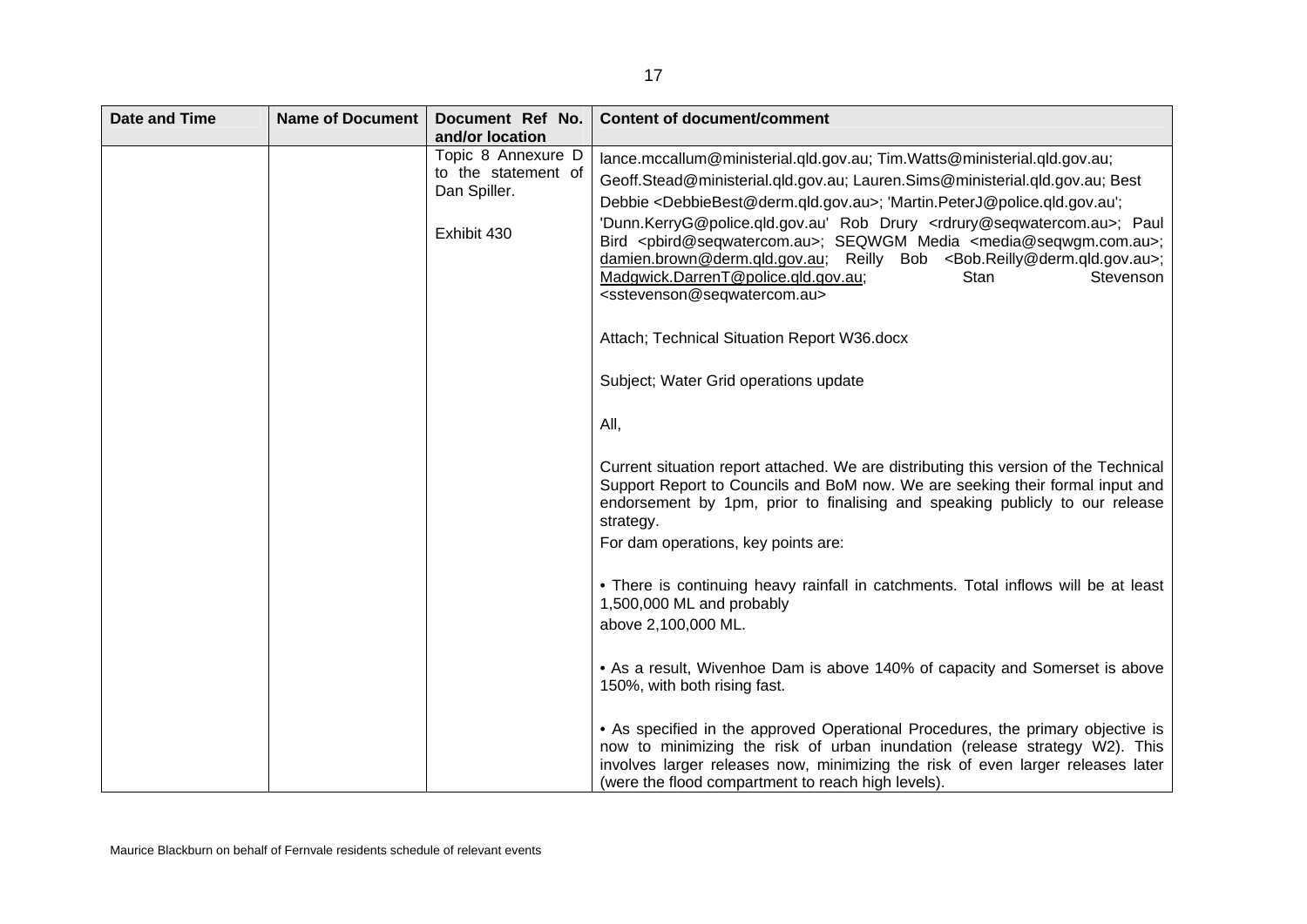| <b>Date and Time</b> | <b>Name of Document</b>   | Document Ref No.<br>and/or location | <b>Content of document/comment</b>                                                                                                                                                                                                                                                                                                                                                                                                                                                         |
|----------------------|---------------------------|-------------------------------------|--------------------------------------------------------------------------------------------------------------------------------------------------------------------------------------------------------------------------------------------------------------------------------------------------------------------------------------------------------------------------------------------------------------------------------------------------------------------------------------------|
|                      |                           |                                     | • Consistent with this release strategy, dam releases have increased to 1,750<br>cubic metres per second(150,000 ML/day). It is expected to increase to 2,600<br>cubic metres per second by midday tomorrow.<br>• As specified in the approved Operational Manual, we are targeting maximum<br>flow in the Brisbane River of 3,500 cumecs at Moggill. This is the levels above<br>which urban inundation begins.<br>• For comparison, flows would be up to 12,000 cumecs without the dams. |
| Monday January 10    | "Duty<br>Email from       | RD5-333<br>Annexure                 | From: Duty Engineer <dutyseq(ii)uqconnect.net></dutyseq(ii)uqconnect.net>                                                                                                                                                                                                                                                                                                                                                                                                                  |
| 9:55am               | Engineer" to Rob<br>Drury | to the statement of<br>Rob Drury    | Sent: Monday, January 10,2011 9:55 AM                                                                                                                                                                                                                                                                                                                                                                                                                                                      |
|                      |                           |                                     | To: Rob Drury <rdrury@seqwater.com.au></rdrury@seqwater.com.au>                                                                                                                                                                                                                                                                                                                                                                                                                            |
|                      |                           |                                     | Subject: RE: Notes                                                                                                                                                                                                                                                                                                                                                                                                                                                                         |
|                      |                           |                                     | The current operational strategy is to aim for a flow of no greater than<br>3,500cumecs in the lower Brisbane River. Accordingly, the current outflow from<br>Wivenhoe Dam will be held at its current level of 2000 cumecs for the next 12 to<br>24 hours to allow for potential high flows from the Lockyer, Bremer and local area<br>catchments to pass downstream. However this strategy may need to be revised at<br>short notice if further significant rainfall occurs.             |
|                      |                           |                                     | It would require in the order of 50mm of rain across the Brisbane River Basin (this<br>includes the Brisbane, Stanley, Lockyer and Bremer catchments) to go beyond<br>the current operational strategy, however this depends on the spatial distribution,<br>intensity and duration of the rainfall. This amount of rain is possible under current<br><b>BOM</b> forecasts.                                                                                                                |
|                      |                           |                                     | If there is a need to go beyond 3,500 cumecs in the lower Brisbane around 24<br>hours notice should be able to be provided to BOM and BCC.                                                                                                                                                                                                                                                                                                                                                 |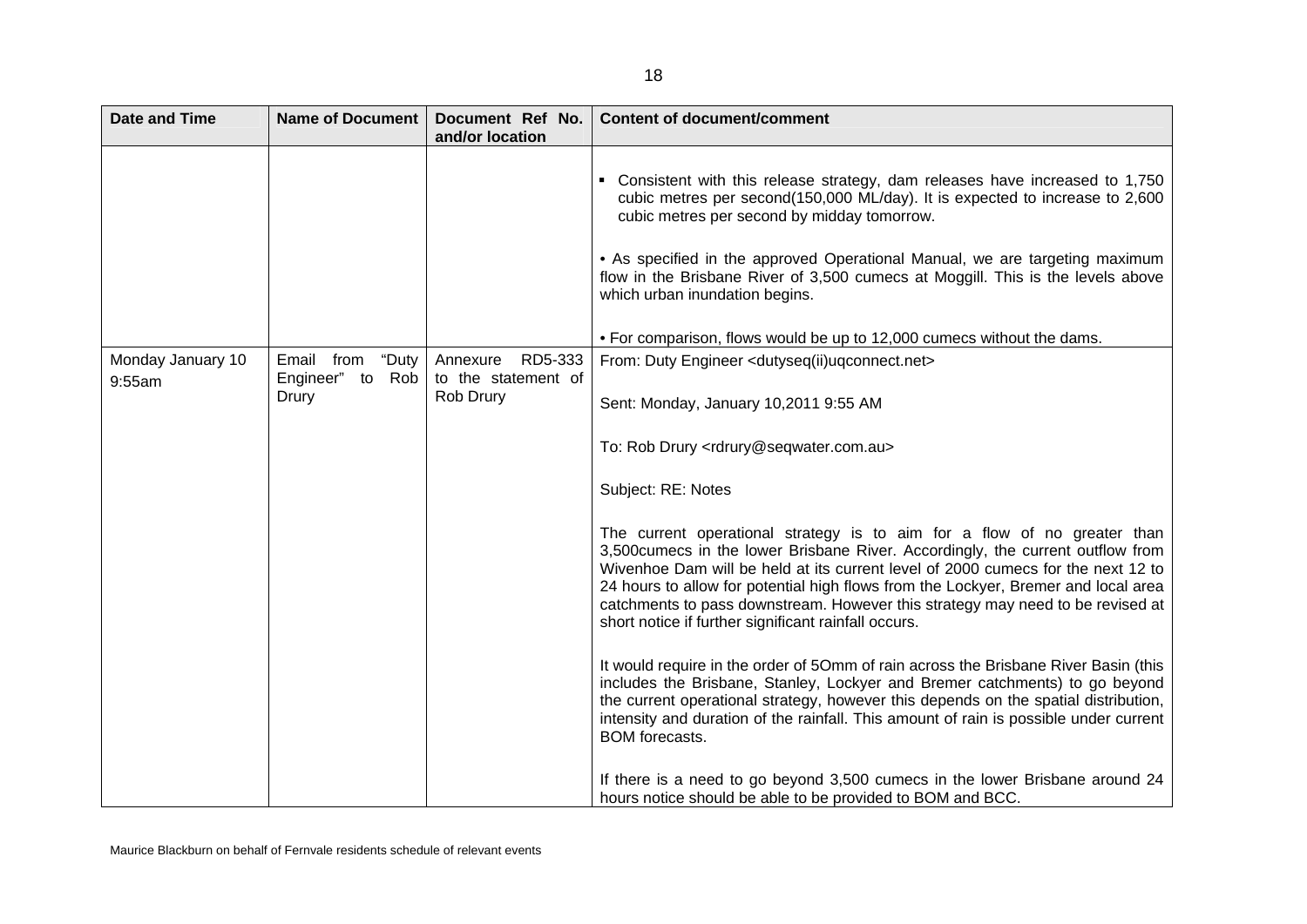| <b>Date and Time</b>        | <b>Name of Document</b>                                                | Document Ref No.<br>and/or location                                           | <b>Content of document/comment</b>                                                                                                                                                                                                                                                                                                                                                                                                                                                 |                                       |
|-----------------------------|------------------------------------------------------------------------|-------------------------------------------------------------------------------|------------------------------------------------------------------------------------------------------------------------------------------------------------------------------------------------------------------------------------------------------------------------------------------------------------------------------------------------------------------------------------------------------------------------------------------------------------------------------------|---------------------------------------|
|                             |                                                                        |                                                                               |                                                                                                                                                                                                                                                                                                                                                                                                                                                                                    |                                       |
| Monday January 10<br>9:56am | Email<br>from<br>Rob<br>Drury to Borrows,                              | RD5-334<br>Annexure<br>to the statement of                                    | From: Rob Drury <rdrury@seqwater.com></rdrury@seqwater.com>                                                                                                                                                                                                                                                                                                                                                                                                                        |                                       |
|                             | Stevenson and Bird                                                     | Rob Drury                                                                     |                                                                                                                                                                                                                                                                                                                                                                                                                                                                                    | Sent: Monday, January 10,2011 9:56 AM |
|                             |                                                                        | Exhibit 430                                                                   | To: Peter Borrows <pborrows@seqwater.com.au>; Stan Stevenson<br/><sstevenson@seqwater.com.au>; Paul Bird <pbird@seqwater.com.au></pbird@seqwater.com.au></sstevenson@seqwater.com.au></pborrows@seqwater.com.au>                                                                                                                                                                                                                                                                   |                                       |
|                             |                                                                        |                                                                               | Subject: Answers to questions from teleconference                                                                                                                                                                                                                                                                                                                                                                                                                                  |                                       |
|                             |                                                                        |                                                                               | Peter, If you want to forward to the WGM. Apologies for delay but they were in<br>discussions with Councils.                                                                                                                                                                                                                                                                                                                                                                       |                                       |
|                             |                                                                        |                                                                               | In response to the queries raised                                                                                                                                                                                                                                                                                                                                                                                                                                                  |                                       |
|                             |                                                                        |                                                                               | G The current operational strategy is to aim for a flow of no greater than 3,500<br>cumecs in the lower Brisbane -River. Accordingly, the current outflow from<br>Wivenhoe Dam will be held at its current level of 2000 cumecs for the next 12 to<br>24 hours to allow for potential high flows from the Lockyer, Bremer and local area<br>catchments to pass downstream, However this strategy may need to be revised at<br>short notice if further significant rainfall occurs. |                                       |
|                             |                                                                        |                                                                               | @ It would require in the order of 50mm of rain across the Brisbane River Basin<br>(this includes the Brisbane, Stanley, Lockyer and Bremer catchments) to go<br>beyond the current operational strategy, however this depends on the spatial<br>distribution, intensity and duration of the rainfall. This amount of rain is possible<br>under current BOM forecasts.                                                                                                             |                                       |
|                             |                                                                        |                                                                               | • If there is a need to go beyond 3,500 cumecs in the lower Brisbane around 24<br>hours notice should be able to be provided to BOM and BCC.                                                                                                                                                                                                                                                                                                                                       |                                       |
| Monday 10 January<br>9:57am | <b>Technical Situation</b><br>ReportW36<br>(AMENDED<br><b>VERSION)</b> | D208-D210, Topic 8,<br>Annexure D to the<br>of<br>Dan<br>Statement<br>Spiller | There is an amendment to the flow rate from 3,500 to 4,000 in the situation report.                                                                                                                                                                                                                                                                                                                                                                                                |                                       |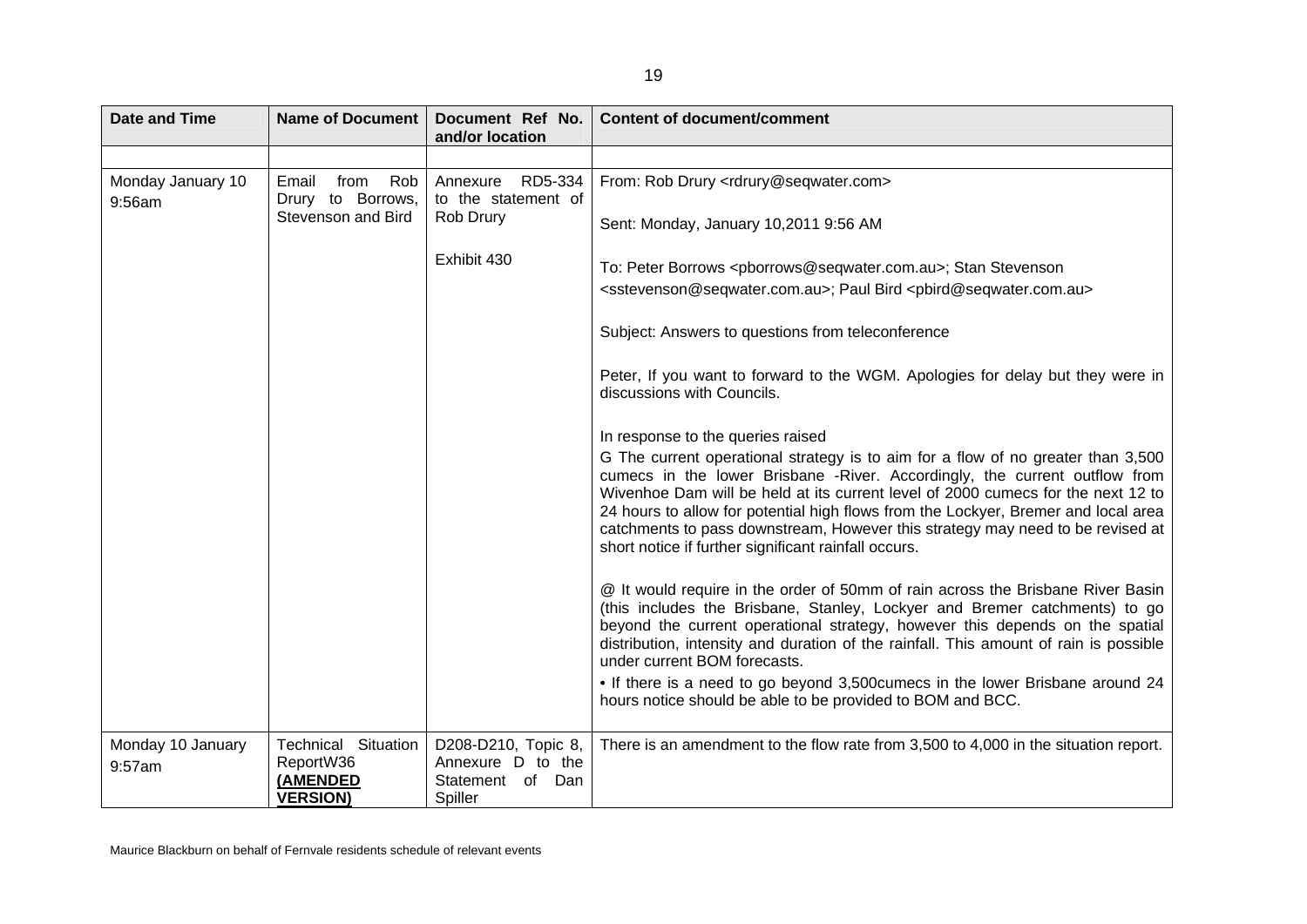| <b>Date and Time</b>         | <b>Name of Document</b>                                                               | Document Ref No.<br>and/or location                                                                              | <b>Content of document/comment</b>                                                                                                                                                                                                                                                                                                                                                                                                                                                                                                                                     |
|------------------------------|---------------------------------------------------------------------------------------|------------------------------------------------------------------------------------------------------------------|------------------------------------------------------------------------------------------------------------------------------------------------------------------------------------------------------------------------------------------------------------------------------------------------------------------------------------------------------------------------------------------------------------------------------------------------------------------------------------------------------------------------------------------------------------------------|
| Monday January 10            | Email from Drury to                                                                   | Annexure RD5-342                                                                                                 | From: Rob Drury <rdrury@seqwater.com></rdrury@seqwater.com>                                                                                                                                                                                                                                                                                                                                                                                                                                                                                                            |
| 10:02am                      | Spiller and Dennien                                                                   | to the statement of                                                                                              | Sent: Monday, January 10,2011 10:02 AM                                                                                                                                                                                                                                                                                                                                                                                                                                                                                                                                 |
|                              |                                                                                       | Rob Drury                                                                                                        | To: Daniel.Spiller@seqwgm.com.au'; 'Barry.Dennien@seqwgm.com.au                                                                                                                                                                                                                                                                                                                                                                                                                                                                                                        |
|                              |                                                                                       | Exhibit 430                                                                                                      | Subject: FW: Answers to questions from teleconference                                                                                                                                                                                                                                                                                                                                                                                                                                                                                                                  |
|                              |                                                                                       |                                                                                                                  | Peter Borrows asked me to forward these on.                                                                                                                                                                                                                                                                                                                                                                                                                                                                                                                            |
|                              |                                                                                       |                                                                                                                  | In response to the queries raised                                                                                                                                                                                                                                                                                                                                                                                                                                                                                                                                      |
|                              |                                                                                       |                                                                                                                  | The current operational strategy is to aim for a flow of no greater than<br>3,500 cumecs in the lower Brisbane River. Accordingly, the current outflow from<br>Wivenhoe Dam will be held at its current level of 2000 cumecs for the next<br>12 to 24 hours to a now for potential high flows from the Lockyer, Bremer and<br>local area catchments to pass downstream. However this strategy may need to be<br>revised at short notice if further significant rainfall occurs.<br>It would require in the order of 50mm of rain across the Brisbane River Basin (this |
|                              |                                                                                       |                                                                                                                  | includes the Brisbane, Stanley, Lockyer and Bremer catchments) to go beyond<br>the current operational strategy, however this depends on the<br>spatial distribution, intensity and duration of the rainfall. This amount of rain is<br>possible under current BOM forecasts.                                                                                                                                                                                                                                                                                          |
|                              |                                                                                       |                                                                                                                  | • If there is a need to go beyond 3,500 cumecs in the lower Brisbane around 24<br>hours notice should be able to be<br>provided to BoM and BCC.                                                                                                                                                                                                                                                                                                                                                                                                                        |
| Monday January 10<br>10:09am | Email<br>from<br>Dan<br>Spiller<br>Barry<br>to<br>Dennien and Peter<br><b>Borrows</b> | Pg reference D224 to<br>the 2 <sup>nd</sup> Statement of<br>Dan Spiller, Topic 8<br>(annexure D).<br>Exhibit 432 | "As specified in the approved Operational Procedures, the primary objective is<br>now to minimizing the risk of urban inundation (release strategy W2)."                                                                                                                                                                                                                                                                                                                                                                                                               |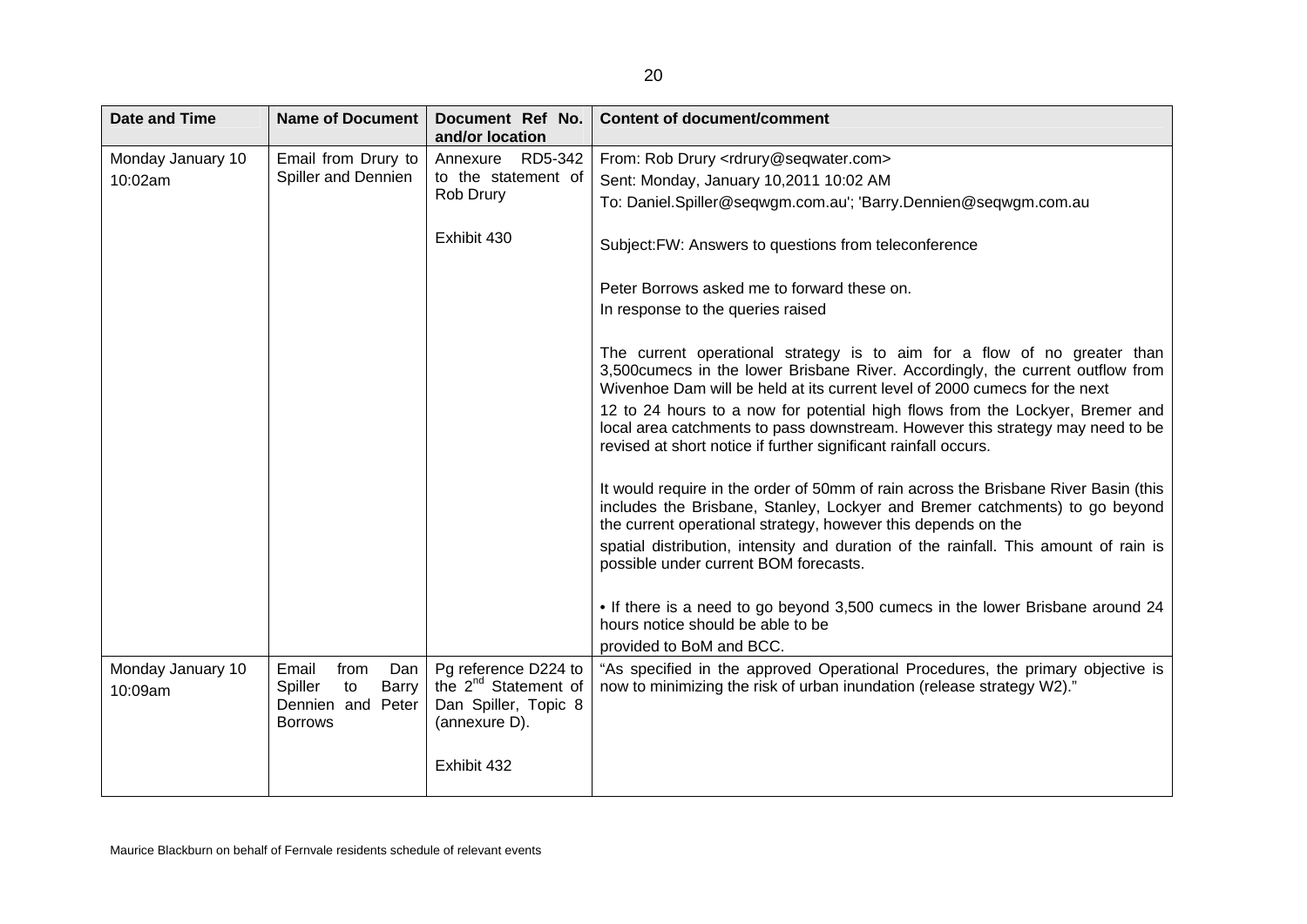| <b>Date and Time</b>         | <b>Name of Document</b>                                                         | Document Ref No.<br>and/or location                                                           | <b>Content of document/comment</b>                                                                                                                                                                                                                                                                                                                                                                                                                                                                                                                                                                                                                                                                                                                                                                                                                                                                                                                                                                                                                                                                                                                                                                                                                                                                                                                                       |
|------------------------------|---------------------------------------------------------------------------------|-----------------------------------------------------------------------------------------------|--------------------------------------------------------------------------------------------------------------------------------------------------------------------------------------------------------------------------------------------------------------------------------------------------------------------------------------------------------------------------------------------------------------------------------------------------------------------------------------------------------------------------------------------------------------------------------------------------------------------------------------------------------------------------------------------------------------------------------------------------------------------------------------------------------------------------------------------------------------------------------------------------------------------------------------------------------------------------------------------------------------------------------------------------------------------------------------------------------------------------------------------------------------------------------------------------------------------------------------------------------------------------------------------------------------------------------------------------------------------------|
| Monday January 10<br>10:11am | Gina<br>Email<br>from<br>O'Driscoll to<br>ICC,<br><b>BCC</b> and Somerset<br>CC | Topic<br>D301,<br>8,<br>Annexure D to the<br>statement<br>of<br>Dan<br>Spiller<br>Exhibit 432 | As specified in the approved Operational Procedures, the primary objective is now<br>to minimizing the risk of urban inundation (release strategy W2)."                                                                                                                                                                                                                                                                                                                                                                                                                                                                                                                                                                                                                                                                                                                                                                                                                                                                                                                                                                                                                                                                                                                                                                                                                  |
| Monday January 10<br>12:16pm | <b>Situation Report 15</b><br>(Terry Malone)                                    | RD5-373<br>Annexure<br>to the statement of<br>Rob Drury<br>Exhibit 430                        | Wivenhoe Dam (Full Supply level 67,00 m AHD)<br>The objective for dam operations is to minimise the impact of urban flooding in<br>areas downstream of the darn and the current aim is to keep river flows in the<br>lower Brisbane River below 3,500m3/s if possible. This is significantly less<br>than the current estimated combined pre-dam peak inflow of 12,000m3/s.<br>Impacts downstream of Wivenhoe Dam<br>The projected Wivenhoe Dam releases combined with Lockyer Creek flows and<br>local runoff will mean that all crossings downstream of Wivenhoe (Twin Bridges,<br>Fernvale, Savages Crossing, Burtons Bridge, Kholo Bridge, Mt Crosby Weir and<br>Colleges Crossing) will be adversely impacted until at least Saturday 15 January<br>in varying degrees.<br>Water levels in the lower Brisbane River will be impacted by the combined flows<br>of Lockyer Creek, Bremer River, local runoff and releases from Wivenhoe Dam, If<br>the predicted rainfall eventuates in the downstream tributary catchments the<br>resultant combined flows in the lower Brisbane may exceed the threshold of<br>damaging discharge in the urban areas within the next 24 to 48 hours.<br>Currently the estimate peak flow in the lower Brisbane River will be the highest<br>Since Wivenhoe Dam was completed in 1984 but still well below flows the 1974<br>levels. |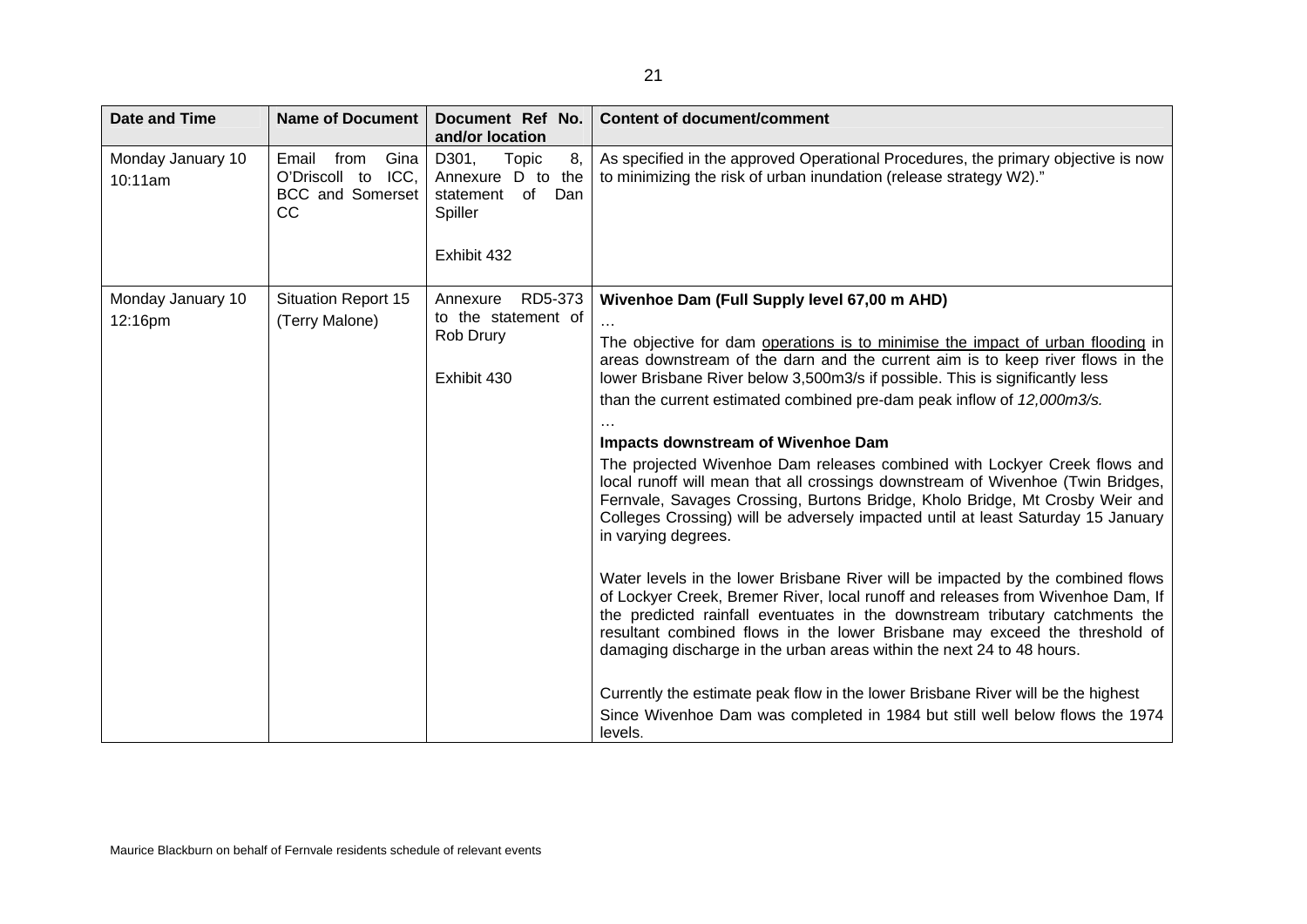| <b>Date and Time</b>         | Name of Document                                               | Document Ref No.<br>and/or location                                                     | <b>Content of document/comment</b>                                                                                                                                                                                                                                                                                                                                                                                                                                                                                                                                                                                                                                                                                                                                                                                                                                                                                                                                                                                                                                                                                                                                                                                                                                                                                                                                                                                                                                                                                                                                                                                                               |
|------------------------------|----------------------------------------------------------------|-----------------------------------------------------------------------------------------|--------------------------------------------------------------------------------------------------------------------------------------------------------------------------------------------------------------------------------------------------------------------------------------------------------------------------------------------------------------------------------------------------------------------------------------------------------------------------------------------------------------------------------------------------------------------------------------------------------------------------------------------------------------------------------------------------------------------------------------------------------------------------------------------------------------------------------------------------------------------------------------------------------------------------------------------------------------------------------------------------------------------------------------------------------------------------------------------------------------------------------------------------------------------------------------------------------------------------------------------------------------------------------------------------------------------------------------------------------------------------------------------------------------------------------------------------------------------------------------------------------------------------------------------------------------------------------------------------------------------------------------------------|
| Monday 10 January<br>14:58pm | Email from Terry<br>- FOC<br>Malone<br><b>Situation Report</b> | D324,<br>Topic<br>8,<br>Annexure D to the<br>statement of Dan<br>Spiller<br>Exhibit 432 | "The objective for dam operations is currently to minimise the impact of urban<br>flooding in areas downstream of the dam"                                                                                                                                                                                                                                                                                                                                                                                                                                                                                                                                                                                                                                                                                                                                                                                                                                                                                                                                                                                                                                                                                                                                                                                                                                                                                                                                                                                                                                                                                                                       |
| Monday January 10<br>6:43pm  | <b>FOC</b><br>Situation<br>Report                              | Appendix E, Page 30<br>Exhibit 24                                                       | Wivenhoe Dam (Full Supply Level 67.00 m AHD)<br>The dam level is 72.92m AHD and rising quickly. Releases from the dam have<br>been increased over the last 3 hours in accordance with Flood Mitigation<br>procedures and to ensure that a fuse plug is not initiated. The initiation of a fuse<br>plug will result in a rapid uncontrolled outflow from the dam of 2,000m3/s being<br>added to the gate release outflow.<br>Outflows into the Brisbane River from both Lockyer Creek and the Bremer River<br>are also increasing. The flash flooding experienced in the upper areas of Lockyer<br>Creek have been examined and are not expected to significantly increase<br>Brisbane River flows above the current projection of 4000m3/s at Moggill.<br>Five radial gates are currently open at the dam releasing about 2,400m3/s into the<br>Brisbane River and this will need to be increased steadily to an outflow of<br>2,800m3/s. At this stage, the dam will reach about 73.8m AHD during Tuesday<br>morning. The objective for dam operations is currently to minimise the impact of<br>urban flooding in areas downstream of the dam and to keep river flows in the<br>lower Brisbane River below 4,000m3/s if possible. This is significantly less than<br>the current estimated combined predam peak inflow of 12,000m3/s. If further<br>rainfall occurs, dam releases may need to be increased further and this may<br>result in river flows in the lower Brisbane River approaching or exceeding<br>5,000m3/s.<br>Impacts downstream of Wivenhoe Dam<br>The projected Wivenhoe Dam releases combined with Lockyer Creek flows and |
|                              |                                                                |                                                                                         | local runoff will mean that all crossings downstream of Wivenhoe (Twin Bridges,<br>Fernvale, Savages Crossing, Burtons Bridge, Kholo Bridge, Mt Crosby Weir and                                                                                                                                                                                                                                                                                                                                                                                                                                                                                                                                                                                                                                                                                                                                                                                                                                                                                                                                                                                                                                                                                                                                                                                                                                                                                                                                                                                                                                                                                  |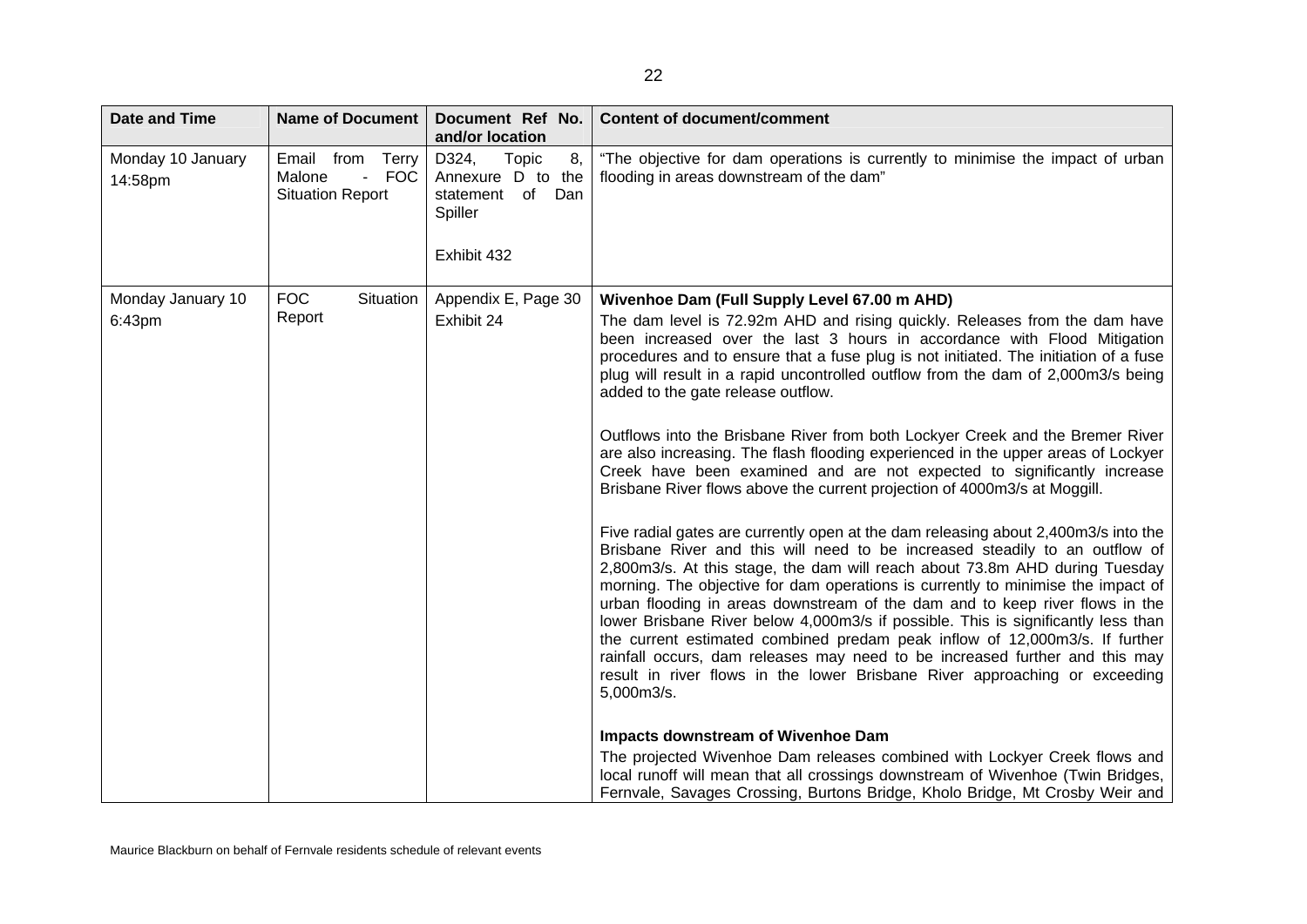| <b>Date and Time</b> | Name of Document           | Document Ref No.<br>and/or location | <b>Content of document/comment</b>                                                                                                                                                                                                                                                                                                                                                                                                                                                      |
|----------------------|----------------------------|-------------------------------------|-----------------------------------------------------------------------------------------------------------------------------------------------------------------------------------------------------------------------------------------------------------------------------------------------------------------------------------------------------------------------------------------------------------------------------------------------------------------------------------------|
|                      |                            |                                     | Colleges Crossing) will be adversely impacted until at least Sunday 16 January in<br>varying degrees. Water levels in the lower Brisbane River will be impacted by the<br>combined flows of Lockyer Creek, Bremer River, local runoff and releases from<br>Wivenhoe Dam.                                                                                                                                                                                                                |
| Monday January 10    | <b>Situation Report 16</b> | Appendix E, Page 32                 | Wivenhoe Dam (Full Supply Level 67.00 m AHD)                                                                                                                                                                                                                                                                                                                                                                                                                                            |
| 23:56                | (Terry Malone)             | Exhibit 24                          | The dam level is 73.22m AHD and rising at about 50 mm/hour. Releases from the<br>dam have been held at a rate of 2,750 m3/s since 19:30 hours. Outflows into the<br>Brisbane River from both Lockyer Creek and the Bremer River are also<br>increasing.                                                                                                                                                                                                                                 |
|                      |                            |                                     | The BoM has provided further advice about the flash flooding experienced in the<br>upper areas of Lockyer Creek. The rainfall responsible for this event was not<br>observed at any rainfall stations but it is considered to be very significant. Flood<br>levels in the Lockyer Creek catchment will exceed maximum recorded levels in<br>some stations in the upper catchment. This flow may result in increases in<br>Brisbane River levels below the junction<br>of Lockyer Creek. |
|                      |                            |                                     | Five radial gates are currently open at the dam releasing about 2,750m3/s into the<br>Brisbane River. At this stage, the dam will reach about 73.8m AHD during<br>Tuesday afternoon.                                                                                                                                                                                                                                                                                                    |
|                      |                            |                                     | The objective for dam operations is currently to minimise the impact of urban<br>flooding in areas downstream of the dam and to keep river flows in the lower<br>Brisbane River below 4,000m3/s if possible. This is significantly less than the<br>current estimated combined predam peak inflow of 12,000m3/s. If further rainfall<br>occurs, dam releases may need to be                                                                                                             |
|                      |                            |                                     | increased further and this may result in river flows in the lower Brisbane River<br>approaching or exceeding 5,000m3/s.                                                                                                                                                                                                                                                                                                                                                                 |
|                      |                            |                                     | <b>Impacts downstream of Wivenhoe Dam</b>                                                                                                                                                                                                                                                                                                                                                                                                                                               |
|                      |                            |                                     | The projected Wivenhoe Dam releases combined with Lockyer Creek flows and<br>local runoff will mean that all crossings downstream of Wivenhoe (Twin Bridges,                                                                                                                                                                                                                                                                                                                            |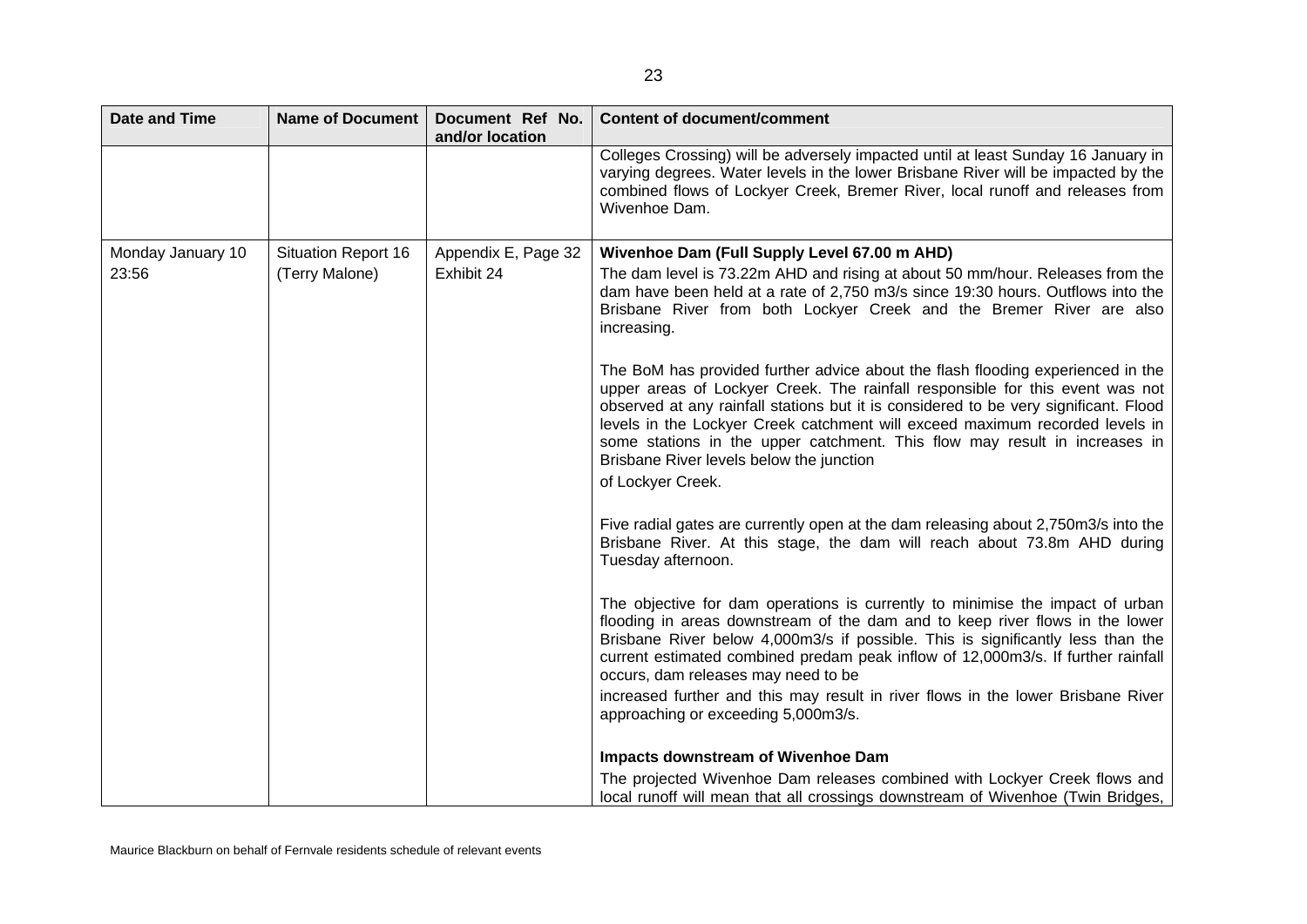| <b>Date and Time</b> | <b>Name of Document</b>    | Document Ref No.<br>and/or location | <b>Content of document/comment</b>                                                                                                                                                                                                                                                                                                                                                                                                                              |
|----------------------|----------------------------|-------------------------------------|-----------------------------------------------------------------------------------------------------------------------------------------------------------------------------------------------------------------------------------------------------------------------------------------------------------------------------------------------------------------------------------------------------------------------------------------------------------------|
|                      |                            |                                     | Fernvale, Savages Crossing, Burtons Bridge, Kholo Bridge, Mt Crosby Weir and<br>Colleges Crossing) will be adversely impacted until at least Sunday 16 January in<br>varying degrees.                                                                                                                                                                                                                                                                           |
|                      |                            |                                     | Water levels in the lower Brisbane River will be impacted by the combined flows<br>of Lockyer Creek, Bremer River, local runoff and releases from Wivenhoe Dam.<br>The BoM will provide further information regarding the magnitude of the flash<br>flood event occurring in Lockyer Creek early Tuesday morning. Consideration will<br>be given to modifying the releases from Wivenhoe Dam to try to moderate the<br>peak flows emanating from Lockyer Creek. |
| Tuesday 11 January   | <b>Situation Report 17</b> | Appendix E, page 34                 | Wivenhoe Dam (Full Supply Level 67.00 m AHD)                                                                                                                                                                                                                                                                                                                                                                                                                    |
| 06:12am              | (Robert Ayre)              | Exhibit 24                          | The dam level is 73.51m AHD and rising at about 25 mm/hour. Releases from the<br>dam have been held at a rate of 2,750 m3/s since 19:30 hours on Monday 10<br>January 2011. Outflows into the Brisbane River from both Lockyer Creek and the<br>Bremer River are also increasing.                                                                                                                                                                               |
|                      |                            |                                     | The BoM has provided further advice about the flash flooding experienced in the<br>upper areas of Lockyer Creek. The rainfall responsible for this event was not<br>observed at any rainfall stations but it is considered to be extreme. Flood levels in<br>the Lockyer Creek catchment will exceed maximum recorded levels in some<br>stations in the upper catchment.                                                                                        |
|                      |                            |                                     | This flow will result in increases in Brisbane River levels below the junction of<br>Lockyer Creek. Five radial gates are currently open at the dam releasing about<br>2,750m3/s into the Brisbane River. At this stage, the dam will reach just over<br>74.0m AHD during Tuesday evening.                                                                                                                                                                      |
|                      |                            |                                     | Above EL 74.0m AHD the objective for dam operations is to maintain the security<br>of the dam and minimise downstream flood flows if possible.<br>If further rainfall occurs, dam releases may need to be increased further and this<br>may result in river flows in the lower Brisbane River approaching or exceeding<br>5,000m3/s.                                                                                                                            |